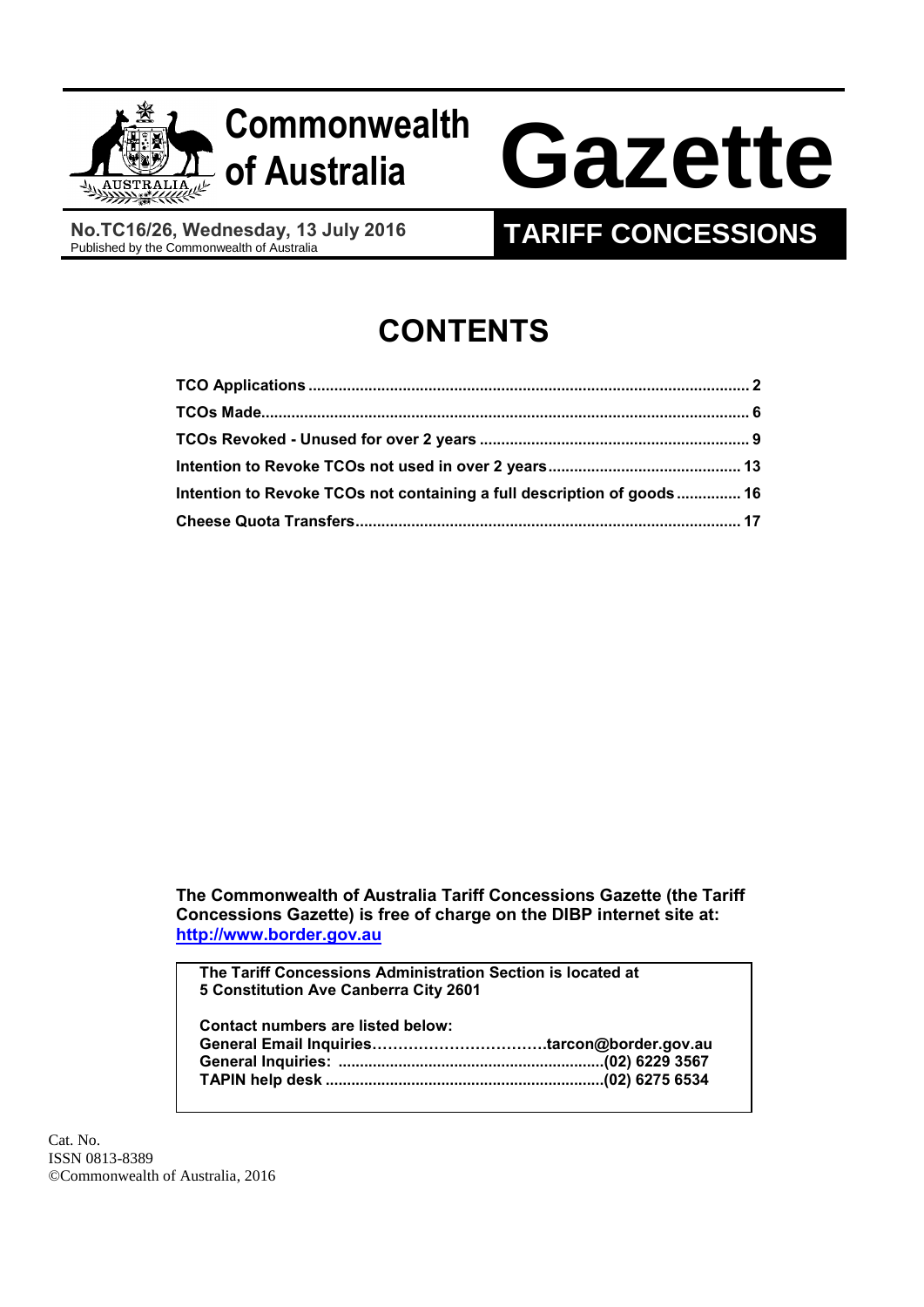# <span id="page-1-0"></span>**CUSTOMS ACT 1901 - NOTICE PURSUANT TO SECTION 269K(1) - APPLICATIONS MADE FOR TARIFF CONCESSION ORDERS**

Applications have been lodged for Tariff Concession Orders for the goods described in the following TABLE.

Australian manufacturers who wish to contest the granting of a Tariff Concession Order for the goods described are invited to lodge a submission in writing in an approved form. Submissions must be lodged within 50 days of the date of publication of this Notice.

The operative date (Op.) and TC reference number follow the description of goods.

To assist local manufacturers, the use(s) to which the goods can be put follow the description of goods.

Objections to the making of TCO submission forms are available at

# <http://www.border.gov.au/Forms/Documents/b444.pdf>

For guidance on the required description style, phone (02) 6229 3567.

|            | Description of Goods including the<br>Customs Tariff Classification                                                                                                                                                                                                                                                                                           |                | Schedule 4 Item Number<br>General Duty Rate |
|------------|---------------------------------------------------------------------------------------------------------------------------------------------------------------------------------------------------------------------------------------------------------------------------------------------------------------------------------------------------------------|----------------|---------------------------------------------|
| 3808.91.90 | INSECTICIDES, in granular form, having an active constituent of<br>acephate<br>Op. 15.06.16                                                                                                                                                                                                                                                                   | $-$ TC 1620400 | 50                                          |
|            | Stated Use:<br>For the control of insect pests on crops such as bananas,<br>crucifers, macadamias, ornamentals, potatoes, tobacco and<br>tomatoes                                                                                                                                                                                                             |                |                                             |
|            | Applicant: UPL AUSTRALIA LTD                                                                                                                                                                                                                                                                                                                                  |                | $5\%$                                       |
| 3923.29.00 | BAGS AND/OR POUCHES, COFFEE, craft paper AND/OR polyethylene<br>terephthalate outer, with OR without valve AND/OR re-sealable<br>closure<br>Op. 14.06.16                                                                                                                                                                                                      | $-$ TC 1620396 | 50                                          |
|            | Stated Use:<br>Store coffee beans or grounds<br>Applicant: COFFEE BAGS PTY LTD                                                                                                                                                                                                                                                                                |                | 5%                                          |
| 3923.29.00 | MASTS, ANTENNA, sectional, having ALL of the following:<br>(a) tripod bases;<br>(b) ropes AND pegs AND/OR stakes;<br>(c) raising AND lowering hoists;<br>(d) collars,<br>with OR without ANY of the following:<br>(i) carry bags;<br>(ii) antenna tilters;<br>$(iii)$ hammers;<br>(iv) rope brakes;<br>(v) holding pins;<br>(vi) cable straps<br>Op. 14.06.16 | $-$ TC 1620398 | 50                                          |
|            | Stated Use:                                                                                                                                                                                                                                                                                                                                                   |                |                                             |
|            | Mast to elevate a conductor, to transmit radio waves in a high<br>tempo environment                                                                                                                                                                                                                                                                           |                |                                             |
|            | Applicant: EYLEX PTY LTD                                                                                                                                                                                                                                                                                                                                      |                | 5 <sup>°</sup>                              |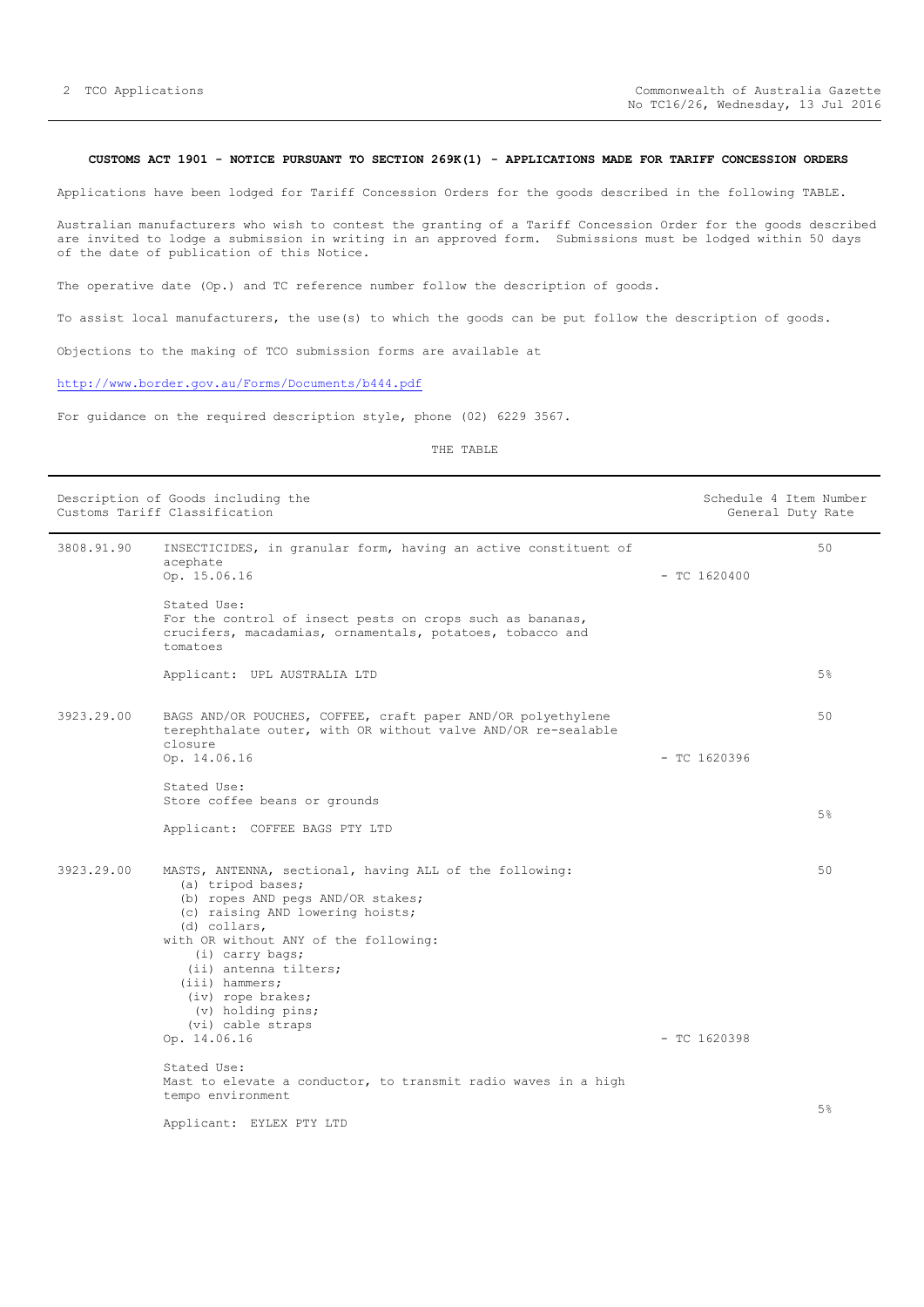|            | Description of Goods including the<br>Customs Tariff Classification                                                                                                                                                                                                                                                                                                                                                     |                | Schedule 4 Item Number<br>General Duty Rate |
|------------|-------------------------------------------------------------------------------------------------------------------------------------------------------------------------------------------------------------------------------------------------------------------------------------------------------------------------------------------------------------------------------------------------------------------------|----------------|---------------------------------------------|
| 7326.90.90 | BOLTS, EXPANSION, being folded tube with welded end bushings<br>Op. 06.06.16                                                                                                                                                                                                                                                                                                                                            | $-$ TC 1619857 | 50                                          |
|            | Stated Use:<br>Ground stabilisation by high pressure water injection, which<br>expands and anchors bolt in drilled bore                                                                                                                                                                                                                                                                                                 |                |                                             |
|            | Applicant: DYWIDAG-SYSTEMS INTERNATIONAL PTY LTD                                                                                                                                                                                                                                                                                                                                                                        |                | $5\%$                                       |
| 8419.50.90 | HEAT EXCHANGERS, refrigerant, finned tube, having ALL of the<br>following:<br>(a) electric cooling fans;<br>(b) NOT less than 305 tubes per tube bundle;<br>(c) tube bundle size NOT less than 13 300 mm in length;<br>(d) operating temperature NOT less than 85 degrees C;<br>(e) operating pressure NOT less than 2 413 kPaG;<br>(f) heat transfer rate of finned tube NOT less than 25.565<br>W/m2k<br>Op. 20.06.16 | $-$ TC 1620647 | 50                                          |
|            | Stated Use:                                                                                                                                                                                                                                                                                                                                                                                                             |                |                                             |
|            | Cool refrigerant fluid by transferring heat to the air                                                                                                                                                                                                                                                                                                                                                                  |                |                                             |
|            | Applicant: QGC PTY LTD                                                                                                                                                                                                                                                                                                                                                                                                  |                | $5\%$                                       |
| 8421.99.00 | PARTS, WET GAS CLEANING PLANT, including ALL of the<br>following:<br>(a) quench tower shell, with OR without ANY of the following:<br>(i) carbon steel coupling;<br>(ii) carbon steel pipe;<br>(iii) carbon steel elbow,<br>(b) radial flow scrubber shell;<br>(c) quench tower elbow;<br>$(d)$ beams;<br>(e) beam angles;<br>$(f)$ columns;<br>$(q)$ channels;<br>(h) plates<br>Op. 14.06.16                           | $-$ TC 1620394 | 50                                          |
|            | Stated Use:<br>For assembling wet gas cleaning plants that are used to remove<br>impurities from gases produced in poly-metallic processing such<br>as the refining of lead, mercury, silver, zinc, copper and gold                                                                                                                                                                                                     |                |                                             |
|            | Applicant: NYRSTAR PORT PIRIE PTY LTD                                                                                                                                                                                                                                                                                                                                                                                   |                | 5%                                          |
| 8422.20.00 | VEGETABLE CRATE WASHING AND WATER REMOVAL LINE, programmable<br>logic controlled, including ALL of the following:<br>(a) crate washer with air knife AND blower;<br>(b) crate lowering slide chutes;<br>(c) control panels                                                                                                                                                                                              |                | 50                                          |
|            | Op. 14.06.16                                                                                                                                                                                                                                                                                                                                                                                                            | $-$ TC 1620499 |                                             |
|            | Stated Use:<br>For washing and water removal from vegetable crates                                                                                                                                                                                                                                                                                                                                                      |                |                                             |
|            | Applicant: HOUSTON'S FARM                                                                                                                                                                                                                                                                                                                                                                                               |                | 5 <sup>°</sup>                              |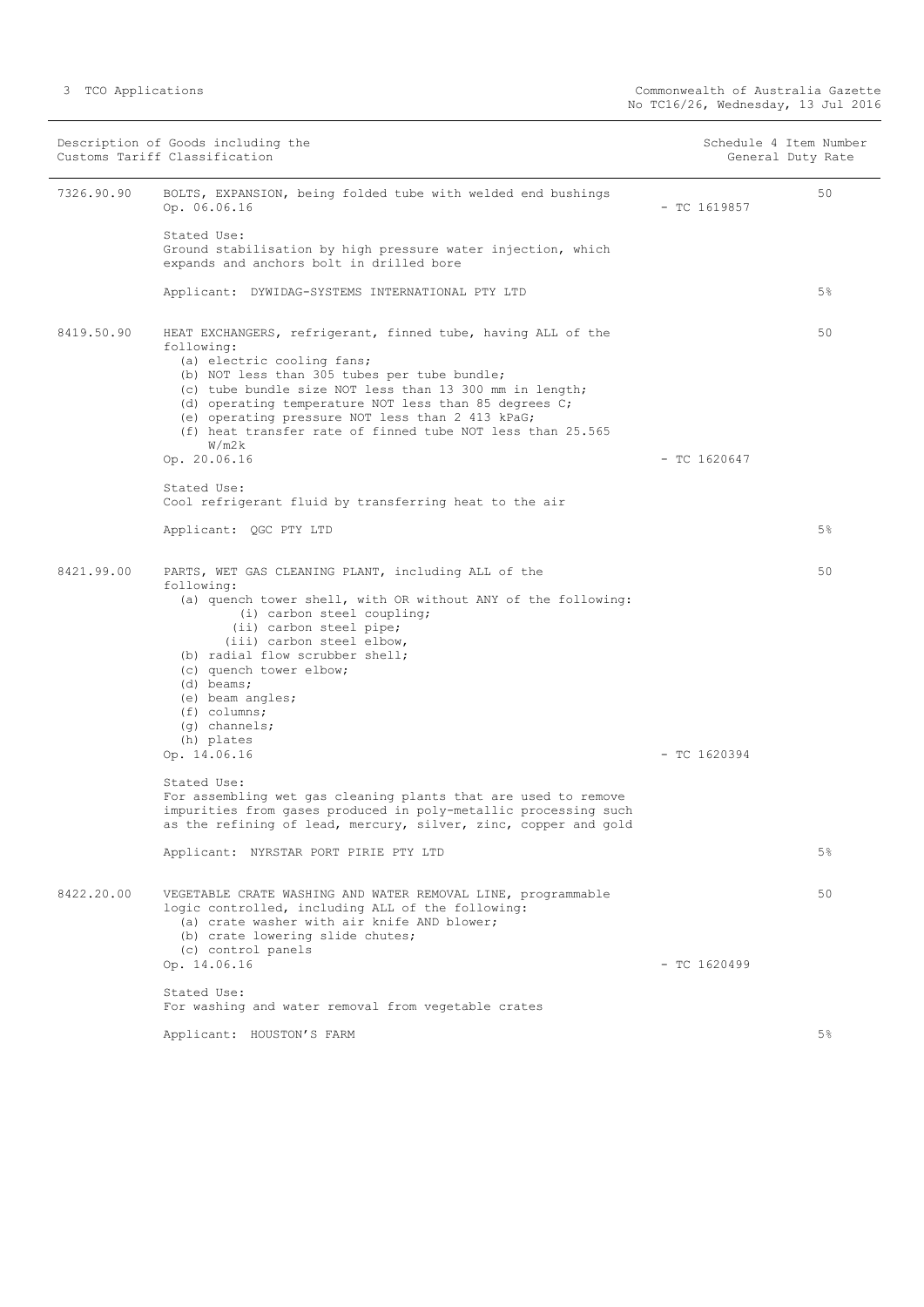| Description of Goods including the<br>Customs Tariff Classification |                                                                                                                                                                                                                                                                                                                                                                                                                                                             | Schedule 4 Item Number<br>General Duty Rate |                |
|---------------------------------------------------------------------|-------------------------------------------------------------------------------------------------------------------------------------------------------------------------------------------------------------------------------------------------------------------------------------------------------------------------------------------------------------------------------------------------------------------------------------------------------------|---------------------------------------------|----------------|
| 8422.30.90                                                          | GENOTYPING ANALYSIS MACHINES, being ANY of the following:<br>(a) liquid sample robot;<br>(b) tip wash station<br>Op. 26.05.16                                                                                                                                                                                                                                                                                                                               | $-$ TC 1619347                              | 50             |
|                                                                     | Stated Use:<br>Machines which make up a genotyping system for DNA extraction<br>and analysis of leaves and seeds                                                                                                                                                                                                                                                                                                                                            |                                             |                |
|                                                                     | Applicant: INTERTEK TESTING SERVICES (AUSTRALIA) PTY LTD                                                                                                                                                                                                                                                                                                                                                                                                    |                                             | $5\%$          |
| 8438.20.00                                                          | CLOSING DEVICES, CONFECTIONARY MOULD, servo driven, programmable<br>logic controlled<br>Op. 15.06.16                                                                                                                                                                                                                                                                                                                                                        | $-$ TC 1620469                              | 50             |
|                                                                     | Stated Use:<br>During the processing of chocolate pieces in production lines                                                                                                                                                                                                                                                                                                                                                                                |                                             |                |
|                                                                     | Applicant: MONDELEZ AUSTRALIA PTY LTD                                                                                                                                                                                                                                                                                                                                                                                                                       |                                             | $5\%$          |
| 8438.80.00                                                          | FISH FILLETING MACHINES, programmable logic controlled,<br>including ALL of the following:<br>(a) NOT less than two sets of knives;<br>(b) control panel;<br>(c) size AND shape measurement;<br>(d) output capacity NOT less than EITHER of the following:<br>(i) 25 untrimmed fish per minute;<br>(ii) 18 trimmed fish per minute<br>with OR without ANY of the following:<br>$(i)$ conveyors;<br>(ii) buffers;<br>(iii) platforms;<br>(iv) trimming tools |                                             | 50             |
|                                                                     | Op. 15.06.16<br>Stated Use:                                                                                                                                                                                                                                                                                                                                                                                                                                 | $-$ TC 1620402                              |                |
|                                                                     | For the processing of fish<br>Applicant: MAREL AUSTRALIA PTY LTD                                                                                                                                                                                                                                                                                                                                                                                            |                                             | 5 <sup>°</sup> |
| 8479.89.90                                                          | ROBOTS, GENOTYPING ANALYSIS, with OR without tip washing station<br>Op. 26.05.16                                                                                                                                                                                                                                                                                                                                                                            | $-$ TC 1619346                              | 50             |
|                                                                     | Stated Use:<br>Part of a genotyping system for DNA extraction and analysis of<br>leaves and seeds                                                                                                                                                                                                                                                                                                                                                           |                                             |                |
|                                                                     | Applicant: INTERTEK TESTING SERVICES (AUSTRALIA) PTY LTD                                                                                                                                                                                                                                                                                                                                                                                                    |                                             | $5\%$          |
| 8486.20.30                                                          | DIODE MAKING MACHINES, programmable logic controlled, including<br>BOTH of the following:<br>(a) vacuum mixer AND doser;<br>(b) heater,<br>with OR without ANY of the following:<br>(i) dosing pumps;<br>(ii) vacuum pumps;                                                                                                                                                                                                                                 |                                             | 50             |
|                                                                     | (iii) pipes AND hoses<br>Op. 15.06.16                                                                                                                                                                                                                                                                                                                                                                                                                       | $-$ TC 1620401                              |                |
|                                                                     | Stated Use:<br>For heating, mixing and injection of resins and hardener<br>compounds for manufacturing diodes                                                                                                                                                                                                                                                                                                                                               |                                             |                |
|                                                                     | Applicant: ROBERT BOSCH (AUSTRALIA) PTY LTD                                                                                                                                                                                                                                                                                                                                                                                                                 |                                             | 5 <sup>°</sup> |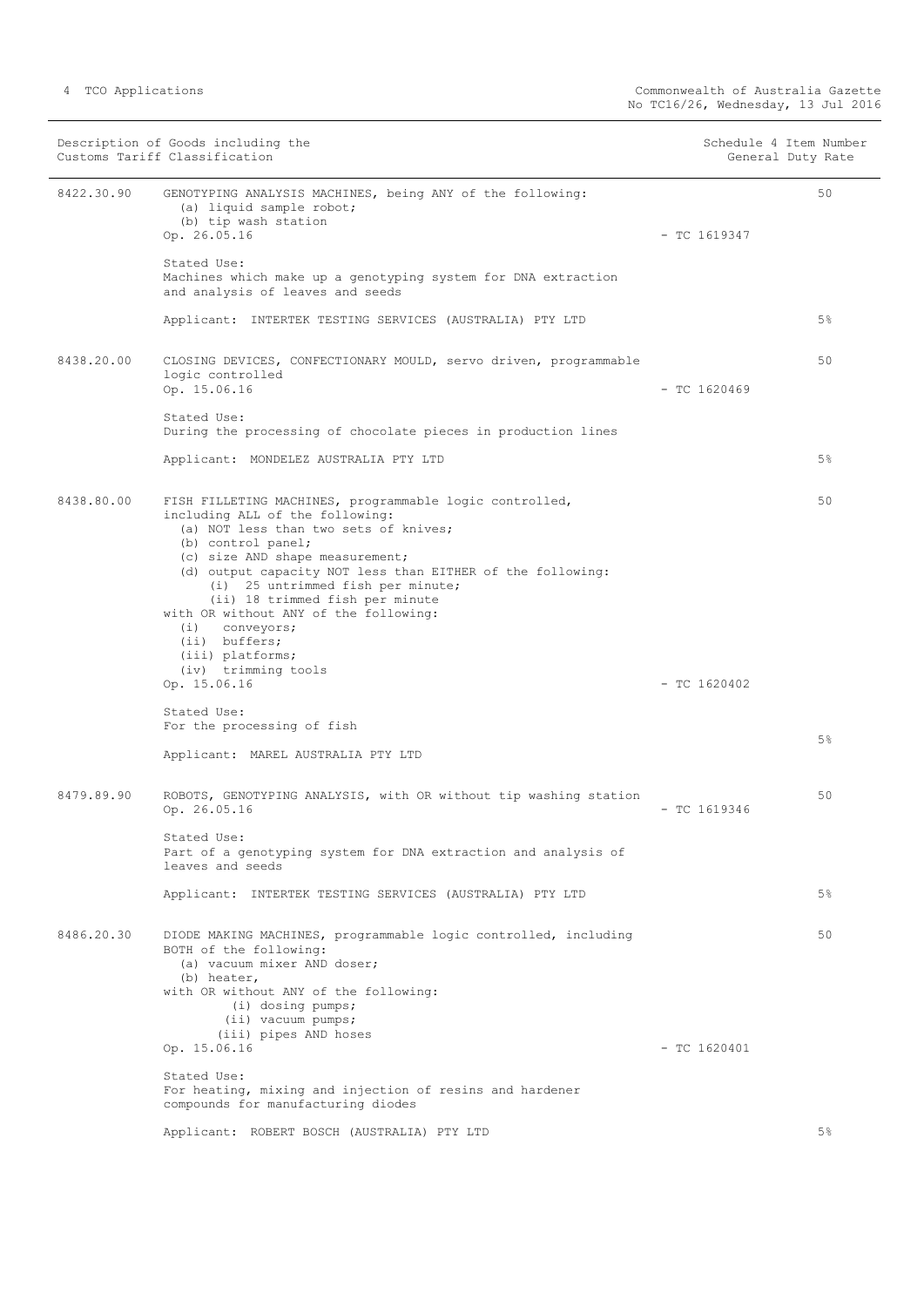|            | Description of Goods including the<br>Customs Tariff Classification          | Schedule 4 Item Number<br>General Duty Rate |    |
|------------|------------------------------------------------------------------------------|---------------------------------------------|----|
| 9503.00.20 | STATUETTES, fictional character, with inter-changeable parts<br>Op. 14.06.16 | $-$ TC 1620399                              | 50 |
|            | Stated Use:<br>As an ornament for collection and display                     |                                             |    |
|            | Applicant: NICK THOMSON                                                      |                                             | 5% |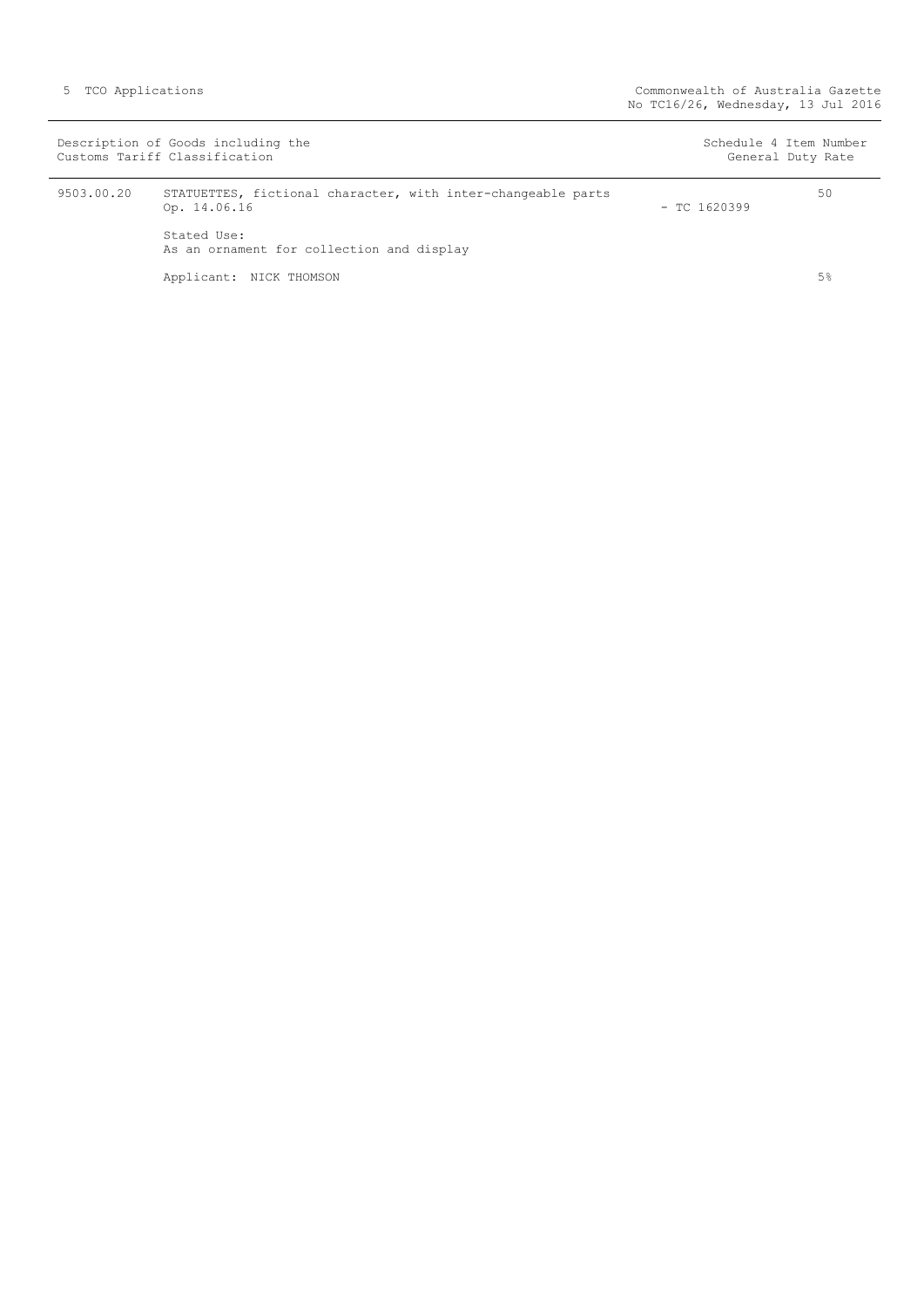# **CUSTOMS ACT 1901 - NOTICE PURSUANT TO SECTION 269R(1) - TARIFF CONCESSION ORDERS MADE**

<span id="page-5-0"></span>Tariff Concession Orders have been made for the goods described in the following TABLE.

The operative date (Op.) and TC reference No. follow the description of goods. Local manufacturers of substitutable goods may request the revocation of TCOs at any time.

| Description of Goods including the<br>Customs Tariff Classification |                                                                                                                                                                                                                                                                                                                                                                                                                               |                    | Schedule 4 Item Number<br>Last Date of Effect<br>General Duty Rate |     |
|---------------------------------------------------------------------|-------------------------------------------------------------------------------------------------------------------------------------------------------------------------------------------------------------------------------------------------------------------------------------------------------------------------------------------------------------------------------------------------------------------------------|--------------------|--------------------------------------------------------------------|-----|
| 3808.93.00                                                          | HERBICIDES, in water dispersible granule form, having an active                                                                                                                                                                                                                                                                                                                                                               |                    |                                                                    | 50  |
|                                                                     | ingredient of napropamide<br>Op. 11.04.16                                                                                                                                                                                                                                                                                                                                                                                     | Dec. date 11.07.16 | $-$ TC 1613315                                                     |     |
| 4009.21.90                                                          | HOSE, HYDRAULIC, reinforced, including ALL of the following:<br>(a) 2 wire steel braid;<br>(b) working pressure NOT less than 15 MPa and NOT<br>greater than 41 MPa;<br>(c) minimum bend radius NOT less than 45 mm and NOT greater<br>than $160$ mm;<br>(d) inner diameter of NOT less than 6 mm and NOT greater than<br>$26$ mm;<br>(e) outer diameter of NOT less than 13 mm and NOT greater than<br>39 mm<br>Op. 13.04.16 | Dec. date 11.07.16 | $-$ TC 1613697                                                     | 50  |
| 7326.90.90                                                          | ROPE THIMBLES, round, having BOTH of the following:<br>(a) outside diameter NOT less than 660 mm;<br>(b) groove radius NOT less than 110 mm<br>Op. 14.04.16                                                                                                                                                                                                                                                                   | Dec. date 11.07.16 | $-$ TC 1613810                                                     | 50  |
| 7612.90.00                                                          | CAPSULE SHELLS, thermoformed plastic, having an aluminium foil<br>closure at the base<br>Op. 13.04.16                                                                                                                                                                                                                                                                                                                         | Dec. date 11.07.16 | $-$ TC 1613708                                                     | 50% |
| 8405.10.00                                                          | HYDROGEN PEROXIDE VAPOUR GENERATING MACHINES<br>Op. 11.04.16                                                                                                                                                                                                                                                                                                                                                                  | Dec. date 11.07.16 | - TC 1613465                                                       | 50% |
| 8419.31.00                                                          | DRYING LINES, AGRICULTURAL PRODUCE, programmable logic<br>controlled, including ALL of the following:<br>(a) storage bin AND/OR feeder;<br>(b) electro-magnetic hammer;<br>(c) conveyors;<br>(d) hot air dryers;<br>(e) heater shell;<br>(f) LPG burner;<br>(q) leaf shredder<br>Op. 07.04.16                                                                                                                                 | Dec. date 11.07.16 | $-$ TC 1613190                                                     | 50  |
| 8419.39.90                                                          | ROTARY ATOMIZERS, with OR without electric motor, having BOTH of<br>the following:<br>(a) double helical gear drive;<br>(b) one OR more atomizer wheels<br>Op. 12.04.16                                                                                                                                                                                                                                                       | Dec. date 11.07.16 | $-$ TC 1613466                                                     | 50  |
| 8419.39.90                                                          | MILK COOLING TANKS, including ALL of the following:<br>(a) stainless steel, double walled, polyurethane<br>insulated tank;<br>(b) refrigeration evaporator in direct contact<br>with the milk;<br>(c) electronic control pad;<br>(d) tank washer, including BOTH of the following:<br>$(i)$ wash pump;<br>(ii) one OR more dosing pumps<br>Op. 14.04.16                                                                       | Dec. date 11.07.16 | $- TC 1613784$                                                     | 50  |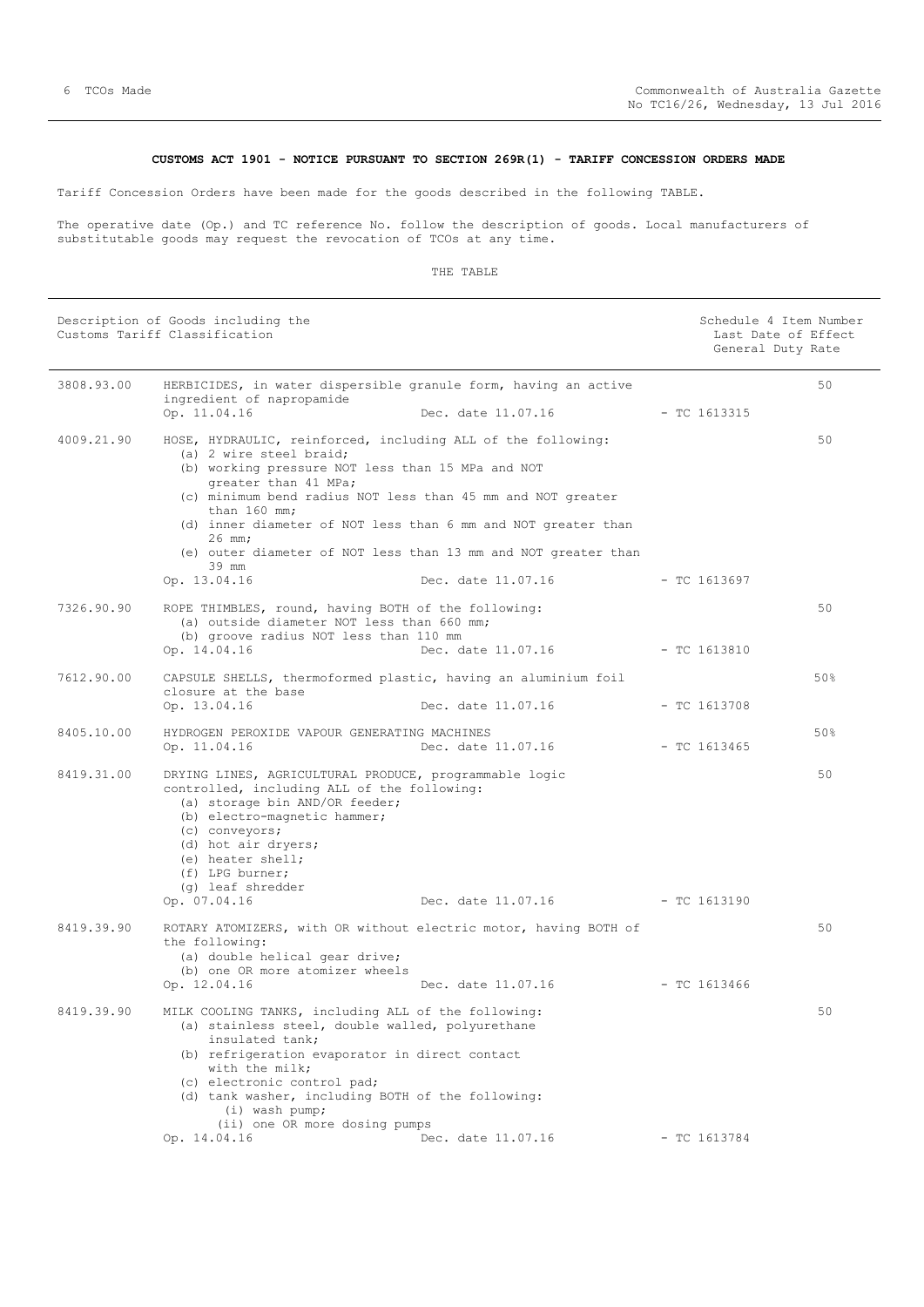Description of Goods including the Schedule 4 Item Number (Schedule 4 Item Number Customs Tariff Classification Last Date of Effect

Schedule 4 Item Number<br>Last Date of Effect<br>General Duty Rate

| 8421.19.00 | CENTRIFUGAL SEPARATION SYSTEM, having ALL of the following:<br>(a) shaker, incorporating a double deck vibrating screen;<br>(b) tank, incorporating an internal agitator;<br>(c) hydraulic centrifuges, including ALL of the following:<br>(i) mixer;<br>(ii) heat exchanger;<br>(iii) feed pump<br>Dec. date 11.07.16 - TC 1614003<br>Op. 18.04.16                                                           |                | 50 |
|------------|---------------------------------------------------------------------------------------------------------------------------------------------------------------------------------------------------------------------------------------------------------------------------------------------------------------------------------------------------------------------------------------------------------------|----------------|----|
| 8428.90.00 | LOADING AND UNLOADING SYSTEM, AMBULANCE COT AND/OR STRETCHER,<br>hydraulic AND/OR electric powered, with OR without wheel quides,<br>whether OR not assembled, including ALL of the following:<br>(a) trolley unit;<br>(b) cot AND/OR stretcher fastenings;<br>(c) lifting arms;<br>(d) transfer slide with anchor unit;<br>(e) control panel;<br>(f) light emitting diode indicators                         |                | 50 |
| 8428.90.00 | Op. 06.04.16<br>Dec. date 11.07.16<br>KEBAB SKEWER LOADING MACHINES, automated, including BOTH of the<br>following:<br>(a) touch screen;<br>(b) bulk skewer hopper                                                                                                                                                                                                                                            | $-$ TC 1612644 | 50 |
| 8428.90.00 | Op. 13.04.16<br>Dec. date 11.07.16<br>METAL SHEET PACK LIFTING MACHINES, having ALL of the following:<br>(a) extension arms;<br>(b) telescopic lifting drive;<br>(c) lifting capacity greater than 19 t;<br>(d) metal sheet maximum length holding capacity greater<br>than $9 \text{ m}$ ;<br>(e) lifting arm extender                                                                                       | - TC 1613631   | 50 |
| 8479.89.90 | Op. 18.04.16<br>Dec. date 11.07.16 - TC 1613987<br>HEIGHT ADJUSTABLE MOVING FLOOR SYSTEM, consisting of ALL of the<br>following:<br>(a) insulated glass fibre reinforced plastic floor surfaces;<br>(b) stainless steel supporting structure;<br>(c) height adjusting gears AND engine;<br>(d) operating panel<br>Op. 18.04.16<br>Dec. date $11.07.16$ - TC 1614101                                           |                | 50 |
| 8479.89.90 | SELF RETRACTING LIFELINES, with OR without retrieval winch,<br>including ALL of the following:<br>(a) hooks AND/OR karabiners;<br>(b) galvanised steel OR stainless steel OR webbing cable<br>Op. 19.04.16<br>Dec. date 11.07.16                                                                                                                                                                              | - TC 1614127   | 50 |
| 8515.80.90 | CUTTING AND WELDING MACHINES, programmable logic controlled,<br>whether OR not assembled, including ALL of the following:<br>(a) plastic coated fabric unwinder;<br>(b) one OR more motorized rotary knives;<br>(c) NOT less than two hot air welding heads;<br>(d) capable of welding X AND Y axis<br>Op. 18.04.16<br>Dec. date 11.07.16                                                                     | $-$ TC 1614118 | 50 |
| 9402.90.00 | COTS AND/OR STRETCHERS, PATIENT TRANSPORT, whether OR not<br>powered, whether OR not assembled, with OR without hydraulic<br>unit AND/OR battery AND/OR sensors, including ALL of the<br>following:<br>(a) side rails;<br>(b) release handles AND/OR levers AND/OR buttons;<br>(c) collapsible legs;<br>(d) wheels;<br>(e) fasteners AND/OR restraints;<br>(f) mattress<br>Op. 06.04.16<br>Dec. date 11.07.16 | $-$ TC 1612645 | 50 |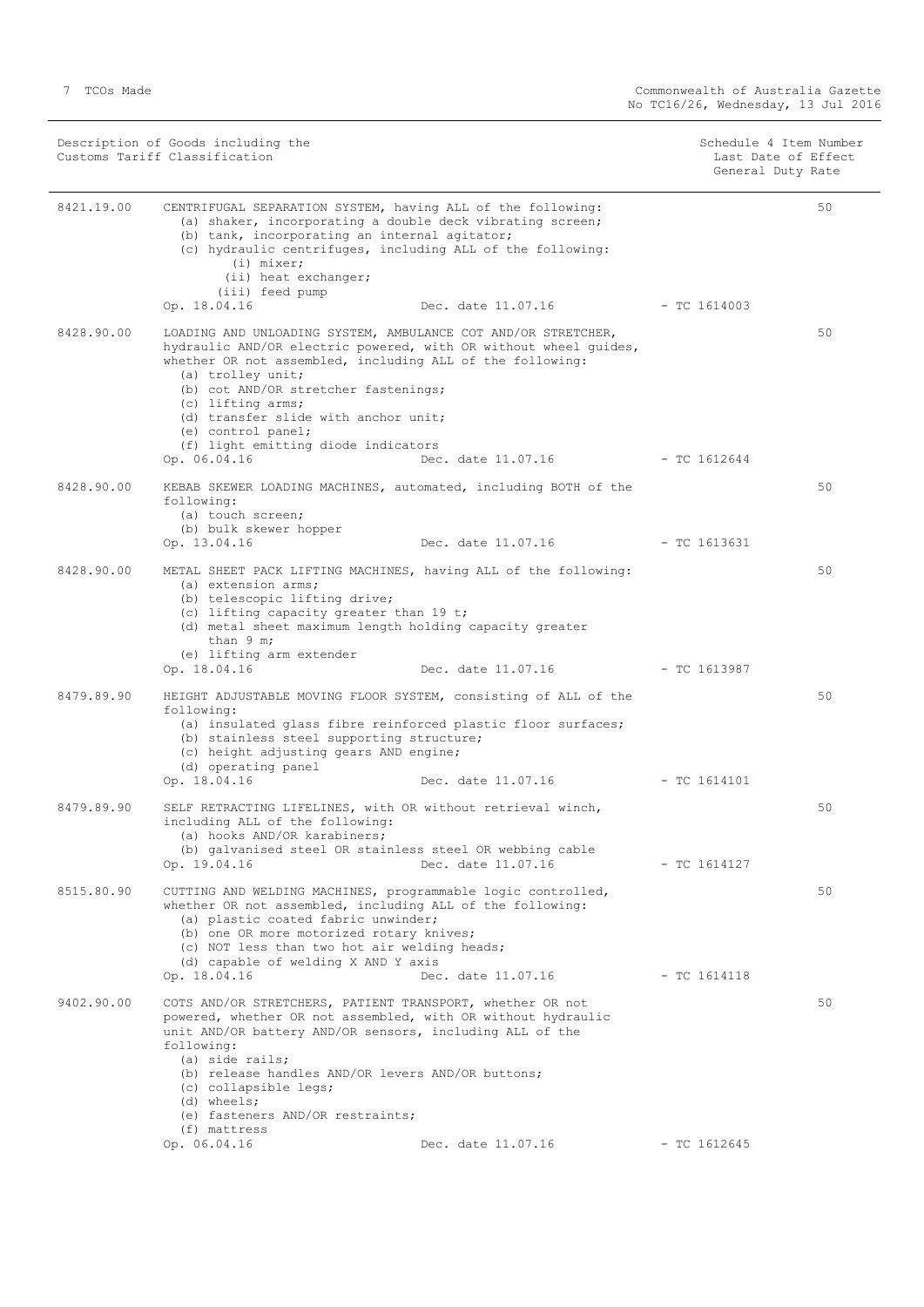Description of Goods including the Schedule 4 Item Number (Schedule 4 Item Number Customs Tariff Classification Last Date of Effect

General Duty Rate

| 9406.00.00 | OBSERVATORY DOMES, TELESCOPE, hemispherical, having ALL of the<br>following: |                    | 50             |
|------------|------------------------------------------------------------------------------|--------------------|----------------|
|            | (a) wind resistance NOT less than 300 km/h;<br>(b) track mounted wheels;     |                    |                |
|            | (c) 360 degree rotation;<br>(d) dome base diameter NOT less than 5.8 m;      |                    |                |
|            | (e) height NOT less than 3.7 m;<br>(f) geared motor                          |                    |                |
|            | Op. 18.03.16                                                                 | Dec. date 11.07.16 | $-$ TC 1610879 |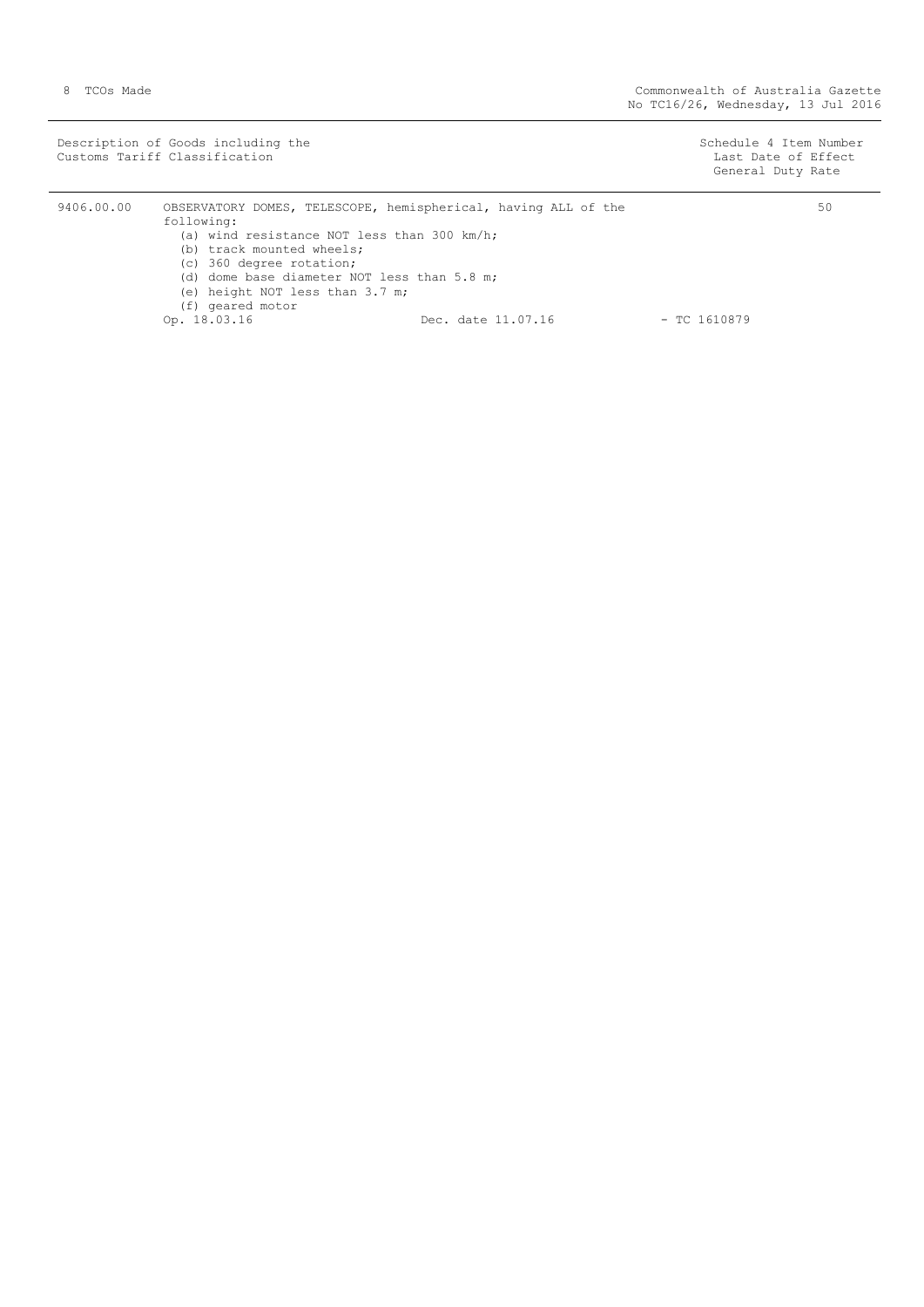#### **CUSTOMS ACT 1901**

#### <span id="page-8-0"></span>**NOTICE PURSUANT TO SECTION 269SE(2) - TARIFF CONCESSION ORDER REVOCATIONS AT THE INITIATIVE OF THE COMPTROLLER-GENERAL OF CUSTOMS**

The Tariff Concession Orders listed in THE TABLE below has not been used for at least 2 years and have been revoked under Section 269SD(1A). In transit provisions apply.

The intention to revoke these orders was notified in Gazette 16/21 dated 8 June 2016.

Contact: Phone 02 6275 6475, or email [tarcon@border.gov.au.](mailto:tarcon@border.gov.au)

|            | Description of Goods including the<br>Customs Tariff Classification                                                                                                                                                                                                                                                                                     |                | Schedule 4 Item Number<br>Last Date of Effect |
|------------|---------------------------------------------------------------------------------------------------------------------------------------------------------------------------------------------------------------------------------------------------------------------------------------------------------------------------------------------------------|----------------|-----------------------------------------------|
| 7211.19    | HOOP AND STRIP, hardened and tempered<br>Op. 01.01.88<br>Dec. date 01.01.88                                                                                                                                                                                                                                                                             | - TC 8735682   | 50<br>04.07.16                                |
|            | Revoked for 2 years non use. In transit provisions apply                                                                                                                                                                                                                                                                                                |                |                                               |
| 7225.40    | STEEL, to Specification AS 1239-1973, Types D2A, D3A, D4A or D5A<br>Op. 30.12.87<br>Dec. date 27.04.88                                                                                                                                                                                                                                                  | $-$ TC 8800908 | 50<br>04.07.16                                |
|            | Revoked for 2 years non use. In transit provisions apply                                                                                                                                                                                                                                                                                                |                |                                               |
| 8501.40.00 | MOTORS, frameless, induction, 4 pole, reversing, having ALL of<br>the following:<br>(a) breakdown torque NOT less than 2.70 Nm;<br>(b) motor stator lamination width NOT greater than 145 mm;<br>(c temperature rise within the appliance complying with<br>Australian/New Zealand Standard AS/NZS 3350.2.11:2001<br>Dec. date 11.08.06<br>Op. 23.05.06 | $-$ TC 0608906 | 50<br>04.07.16                                |
|            | Revoked for 2 years non use. In transit provisions apply                                                                                                                                                                                                                                                                                                |                |                                               |
| 8501.51.00 | ACTUATORS, SCRAPER ARM, SINTER PLANT SHUTTLE, linear, electric<br>Op. 03.04.12<br>Dec. date 26.06.12                                                                                                                                                                                                                                                    | $-$ TC 1211069 | 50<br>04.07.16                                |
|            | Revoked for 2 years non use. In transit provisions apply                                                                                                                                                                                                                                                                                                |                |                                               |
| 8501.53.00 | MOTORS, ASYNCHRONOUS, having BOTH of the following:<br>(a) maximum applied power rating of 1 230 kW<br>at 750 rpm;<br>(b) voltage NOT less than 1 400 V                                                                                                                                                                                                 |                | 50<br>04.07.16                                |
|            | Op. 20.11.07<br>Dec. date 01.02.08                                                                                                                                                                                                                                                                                                                      | $-$ TC 0719749 |                                               |
|            | Revoked for 2 years non use. In transit provisions apply                                                                                                                                                                                                                                                                                                |                |                                               |
| 8501.53.00 | DRIVES, frequency controlled, including ALL of the following:<br>(a) modular control system;<br>(b) AC electric motors having a power output NOT less<br>than 110 kW and NOT greater than 315 kW;<br>(c) operator touch panel                                                                                                                           |                | 50<br>04.07.16                                |
|            | Op. 21.11.12<br>Dec. date 11.02.13                                                                                                                                                                                                                                                                                                                      | $-$ TC 1244518 |                                               |
|            | Revoked for 2 years non use. In transit provisions apply                                                                                                                                                                                                                                                                                                |                |                                               |
| 8503.00.00 | PARTS, ROLLING MILL MAIN DRIVE, being AC motor stators<br>Dec. date 06.02.12<br>Op. 15.11.11                                                                                                                                                                                                                                                            | $-$ TC 1138151 | 50<br>04.07.16                                |
|            | Revoked for 2 years non use. In transit provisions apply                                                                                                                                                                                                                                                                                                |                |                                               |
| 8504.40.90 | PLUGS, power saver<br>Dec. date 30.05.08<br>Op. 18.03.08                                                                                                                                                                                                                                                                                                | $-$ TC 0804366 | 50<br>04.07.16                                |
|            | Revoked for 2 years non use. In transit provisions apply                                                                                                                                                                                                                                                                                                |                |                                               |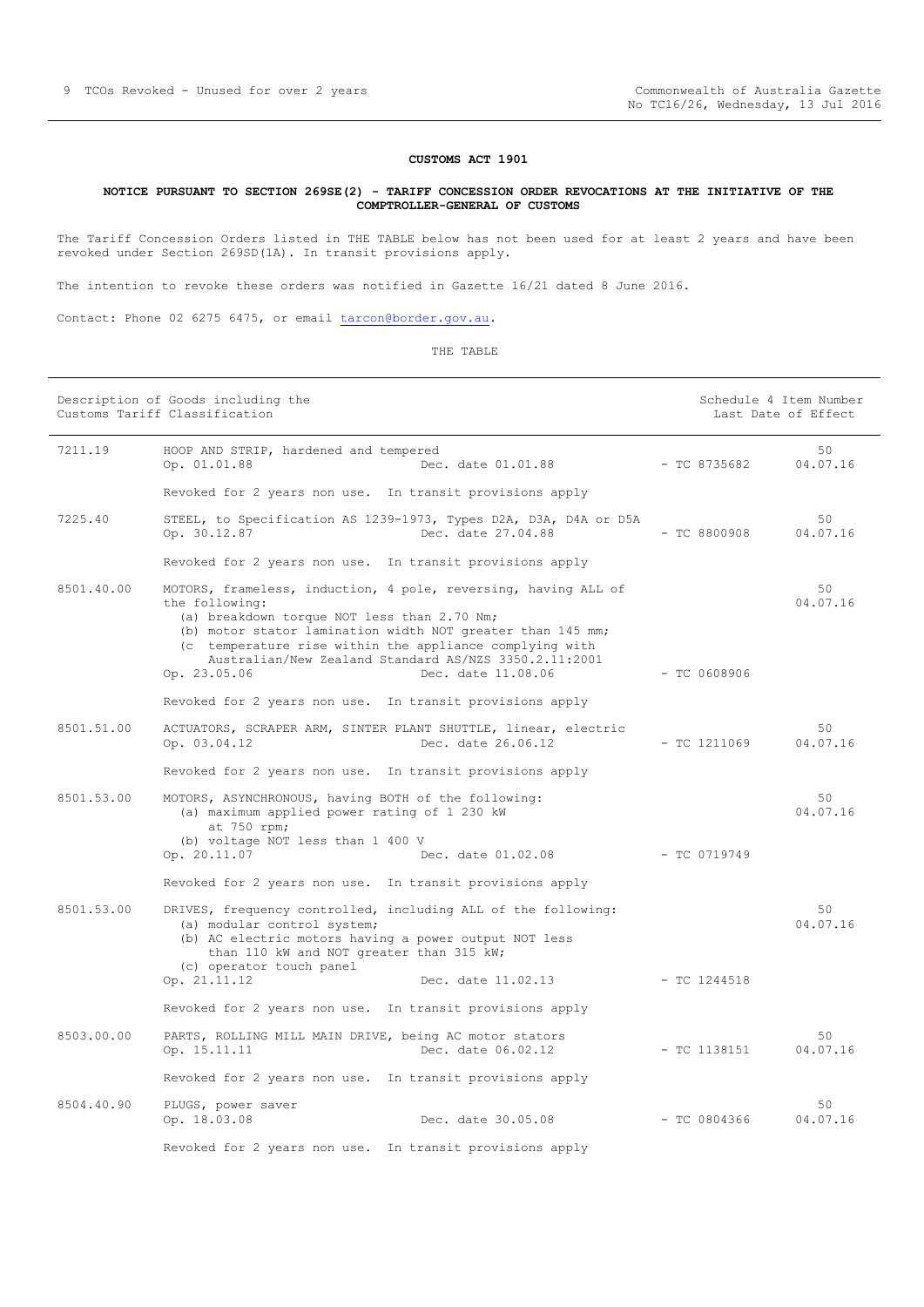|            | Description of Goods including the<br>Customs Tariff Classification                                                                                                                  |                | Schedule 4 Item Number<br>Last Date of Effect |
|------------|--------------------------------------------------------------------------------------------------------------------------------------------------------------------------------------|----------------|-----------------------------------------------|
| 8515.21    | WELDING MACHINES, butt, bandsaw, capacity exceeding 2.5 kVA<br>Dec. date 03.04.84<br>Op. 03.04.84                                                                                    | $-$ TC 8437745 | 50<br>04.07.16                                |
|            | Revoked for 2 years non use. In transit provisions apply                                                                                                                             |                |                                               |
| 8516.31.00 | HAIR DRYER SETS, consisting of All of the following:<br>(a) handheld dryers with volume diffuser;<br>(b) styling wands, comb, brush AND mirror<br>Op. 28.01.99<br>Dec. date 16.04.99 | $-$ TC 9900669 | 50<br>04.07.16                                |
|            | Revoked for 2 years non use. In transit provisions apply                                                                                                                             |                |                                               |
| 8516.79.00 | STERILISERS, STEAM, FEEDING BOTTLE, 8 bottle capacity<br>Op. 28.10.97<br>Dec. date 16.01.98                                                                                          | $-$ TC 9709515 | 50<br>04.07.16                                |
|            | Revoked for 2 years non use. In transit provisions apply                                                                                                                             |                |                                               |
| 8516.80.00 | CABLES, UNDERFLOOR HEATING, cross linked polyethlene (pex)<br>insulated<br>Op. 25.05.06<br>Dec. date 11.08.06                                                                        | $-$ TC 0609028 | 50<br>04.07.16                                |
|            |                                                                                                                                                                                      |                |                                               |
|            | Revoked for 2 years non use. In transit provisions apply                                                                                                                             |                |                                               |
| 8519.81.20 | DECKS, cassette, basic, automatic reverse<br>For the purposes of TC 8534022 "basic" means decks which do<br>NOT incorporate audio preamplification OR amplification<br>components    |                | 50<br>04.07.16                                |
|            | Op. 01.01.07<br>Dec. date 15.11.06                                                                                                                                                   | $-$ TC 0614382 |                                               |
|            | Revoked for 2 years non use. In transit provisions apply                                                                                                                             |                |                                               |
| 8525.50.00 | TRANSMITTERS, radio broadcast, having a frequency range of<br>531 kHz or greater but NOT exceeding 1 620 kHz and an output<br>greater than 1 500 W                                   |                | 50<br>04.07.16                                |
|            | Op. 01.01.07<br>Dec. date 21.11.06                                                                                                                                                   | $-$ TC 0614700 |                                               |
|            | Revoked for 2 years non use. In transit provisions apply                                                                                                                             |                |                                               |
| 8528.72.00 | RECEIVERS, colour television, incorporating a liquid crystal<br>display                                                                                                              |                | 50<br>04.07.16                                |
|            | screen with a diagonal measurement NOT exceeding 75 mm, contained<br>in the same housing with a radio broadcast receiver<br>Op. 01.01.07<br>Dec. date 22.11.06                       | $-$ TC 0614440 |                                               |
|            | Revoked for 2 years non use. In transit provisions apply                                                                                                                             |                |                                               |
| 8528.72.00 | RECEIVERS, COLOUR TELEVISION, capable of both AC and DC<br>operation, with screen size NOT exceeding 23 cm<br>Op. 01.01.07<br>Dec. date 22.11.06                                     | $-$ TC 0614453 | 50<br>04.07.16                                |
|            | Revoked for 2 years non use. In transit provisions apply                                                                                                                             |                |                                               |
| 8536.49    | RELAYS, mercury wetted, contact type<br>Dec. date 01.01.88<br>Op. 01.01.88                                                                                                           | $-$ TC 8633637 | 50<br>04.07.16                                |
|            | Revoked for 2 years non use. In transit provisions apply                                                                                                                             |                |                                               |
| 8536.50    | SWITCHES, rotary, waveguide, having a frequency range of 10.0 GHz<br>or greater but NOT exceeding 15.0 GHz<br>Op. 22.10.87<br>Dec. date 02.05.88                                     | $-$ TC 8735396 | 50<br>04.07.16                                |
|            | Revoked for 2 years non use. In transit provisions apply                                                                                                                             |                |                                               |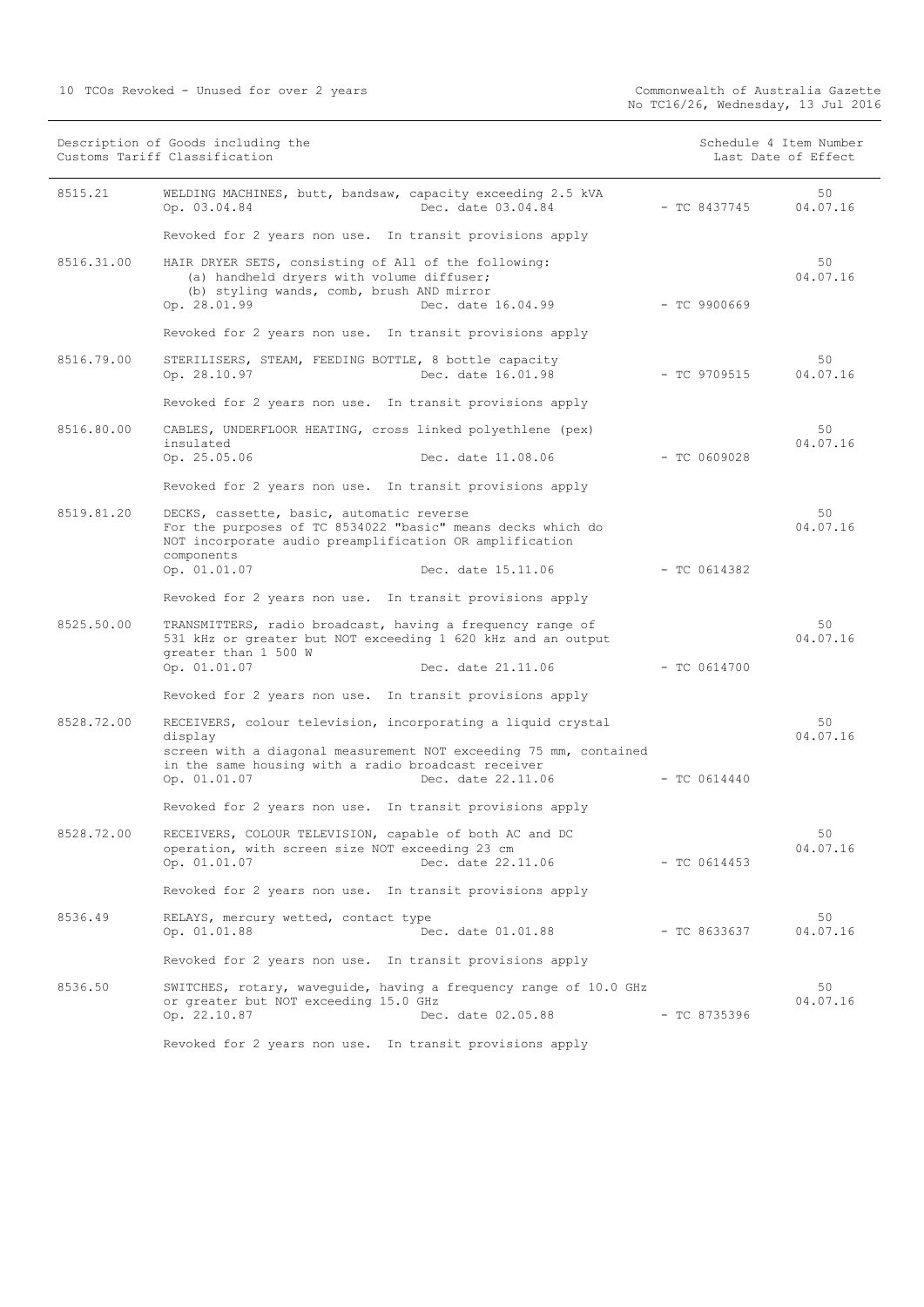| 8537.10.90<br>50<br>MODULES, FAN CONTROL, ENGINE COOLING, having ALL of the<br>04.07.16<br>following:<br>(a) continuously adjustable voltage;<br>(b) microcontrollers;<br>(c) pulse width modulation signals<br>Op. 30.06.08<br>Dec. date 19.09.08<br>- TC 0815259<br>Revoked for 2 years non use. In transit provisions apply<br>8537.20.90<br>SWITCHGEAR, INDOOR, enclosed cabinet, incorporating vacuum<br>50<br>04.07.16<br>circuit breakers having a rated voltage NOT less than 1 000 V,<br>having ALL of the following:<br>(a) voltage NOT less than 11 kV;<br>(b) short circuit current rating NOT less than 63 kA/sec;<br>(c) busbar current NOT less than 4 000 A;<br>(d) circuit breaker, conforming to Institute of Electrical and<br>Electronics Engineers Standard C37.013 (IEEE C37.013);<br>(e) motorised racking;<br>(f) motorised earth switch<br>Op. 14.03.13<br>Dec. date 18.06.13<br>$-TC1309331$<br>Revoked for 2 years non use. In transit provisions apply<br>8543.20.00<br>SIGNAL GENERATORS AND TESTERS, single channel emulation,<br>50<br>04.07.16<br>including ALL of the following:<br>(a) bandwidth generation capacity NOT less than 490 MHz and<br>NOT greater than 610 MHz;<br>(b) operating frequency generation capacity NOT less than<br>290 MHz and NOT greater than 2 360 MHz;<br>(c) input AND output connection ports<br>Op. 28.11.13<br>Dec. date 03.03.14<br>- TC 1339018<br>Revoked for 2 years non use. In transit provisions apply<br>8543.30.00<br>CHROMIUM PLATING MACHINES, programmable logic controlled,<br>50<br>04.07.16<br>including ALL off the following:<br>(a) heating AND cooling water supply line;<br>(b) plating line;<br>(c) plating module;<br>(d) driving modules;<br>(e) contact modules;<br>(f) loading AND/OR unloading magazines;<br>(q) touch screen monitor;<br>(h) storage tank<br>Op. 06.09.13<br>Dec. date 26.11.13<br>- TC 1330353<br>Revoked for 2 years non use. In transit provisions apply<br>8544.42.19<br>PENETRATORS, HULL, maximum operating depth 455 m<br>50<br>Op. 20.08.08<br>Dec. date 14.11.08<br>- TC 0827271<br>04.07.16<br>Revoked for 2 years non use. In transit provisions apply<br>8544.42.29<br>50<br>FLYING LEADS, SUBSEA, electrical, having BOTH of the following:<br>(a) dielectric oil filled thermoplastic conduit;<br>04.07.16<br>(b) 4-way connectors at each end<br>Op. 01.09.09<br>Dec. date 20.11.09<br>- TC 0932257<br>Revoked for 2 years non use. In transit provisions apply<br>8544.49.19<br>50<br>CABLES, ELECTRO-HYDRAULIC, OIL AND/OR GAS WELL, flatpack,<br>04.07.16<br>including BOTH of the following:<br>(a) electric conductors;<br>(b) hydraulic tubes<br>Op. 01.07.13<br>Dec. date 23.09.13<br>- TC 1322218 | Description of Goods including the<br>Customs Tariff Classification |  | Schedule 4 Item Number<br>Last Date of Effect |  |
|----------------------------------------------------------------------------------------------------------------------------------------------------------------------------------------------------------------------------------------------------------------------------------------------------------------------------------------------------------------------------------------------------------------------------------------------------------------------------------------------------------------------------------------------------------------------------------------------------------------------------------------------------------------------------------------------------------------------------------------------------------------------------------------------------------------------------------------------------------------------------------------------------------------------------------------------------------------------------------------------------------------------------------------------------------------------------------------------------------------------------------------------------------------------------------------------------------------------------------------------------------------------------------------------------------------------------------------------------------------------------------------------------------------------------------------------------------------------------------------------------------------------------------------------------------------------------------------------------------------------------------------------------------------------------------------------------------------------------------------------------------------------------------------------------------------------------------------------------------------------------------------------------------------------------------------------------------------------------------------------------------------------------------------------------------------------------------------------------------------------------------------------------------------------------------------------------------------------------------------------------------------------------------------------------------------------------------------------------------------------------------------------------------------------------------------------------------------------------------------------------------------------------------------------------------------------------------------------------------------------------------------------------------------------------------------------------------------------------------------|---------------------------------------------------------------------|--|-----------------------------------------------|--|
|                                                                                                                                                                                                                                                                                                                                                                                                                                                                                                                                                                                                                                                                                                                                                                                                                                                                                                                                                                                                                                                                                                                                                                                                                                                                                                                                                                                                                                                                                                                                                                                                                                                                                                                                                                                                                                                                                                                                                                                                                                                                                                                                                                                                                                                                                                                                                                                                                                                                                                                                                                                                                                                                                                                                        |                                                                     |  |                                               |  |
|                                                                                                                                                                                                                                                                                                                                                                                                                                                                                                                                                                                                                                                                                                                                                                                                                                                                                                                                                                                                                                                                                                                                                                                                                                                                                                                                                                                                                                                                                                                                                                                                                                                                                                                                                                                                                                                                                                                                                                                                                                                                                                                                                                                                                                                                                                                                                                                                                                                                                                                                                                                                                                                                                                                                        |                                                                     |  |                                               |  |
|                                                                                                                                                                                                                                                                                                                                                                                                                                                                                                                                                                                                                                                                                                                                                                                                                                                                                                                                                                                                                                                                                                                                                                                                                                                                                                                                                                                                                                                                                                                                                                                                                                                                                                                                                                                                                                                                                                                                                                                                                                                                                                                                                                                                                                                                                                                                                                                                                                                                                                                                                                                                                                                                                                                                        |                                                                     |  |                                               |  |
|                                                                                                                                                                                                                                                                                                                                                                                                                                                                                                                                                                                                                                                                                                                                                                                                                                                                                                                                                                                                                                                                                                                                                                                                                                                                                                                                                                                                                                                                                                                                                                                                                                                                                                                                                                                                                                                                                                                                                                                                                                                                                                                                                                                                                                                                                                                                                                                                                                                                                                                                                                                                                                                                                                                                        |                                                                     |  |                                               |  |
|                                                                                                                                                                                                                                                                                                                                                                                                                                                                                                                                                                                                                                                                                                                                                                                                                                                                                                                                                                                                                                                                                                                                                                                                                                                                                                                                                                                                                                                                                                                                                                                                                                                                                                                                                                                                                                                                                                                                                                                                                                                                                                                                                                                                                                                                                                                                                                                                                                                                                                                                                                                                                                                                                                                                        |                                                                     |  |                                               |  |
|                                                                                                                                                                                                                                                                                                                                                                                                                                                                                                                                                                                                                                                                                                                                                                                                                                                                                                                                                                                                                                                                                                                                                                                                                                                                                                                                                                                                                                                                                                                                                                                                                                                                                                                                                                                                                                                                                                                                                                                                                                                                                                                                                                                                                                                                                                                                                                                                                                                                                                                                                                                                                                                                                                                                        |                                                                     |  |                                               |  |
|                                                                                                                                                                                                                                                                                                                                                                                                                                                                                                                                                                                                                                                                                                                                                                                                                                                                                                                                                                                                                                                                                                                                                                                                                                                                                                                                                                                                                                                                                                                                                                                                                                                                                                                                                                                                                                                                                                                                                                                                                                                                                                                                                                                                                                                                                                                                                                                                                                                                                                                                                                                                                                                                                                                                        |                                                                     |  |                                               |  |
|                                                                                                                                                                                                                                                                                                                                                                                                                                                                                                                                                                                                                                                                                                                                                                                                                                                                                                                                                                                                                                                                                                                                                                                                                                                                                                                                                                                                                                                                                                                                                                                                                                                                                                                                                                                                                                                                                                                                                                                                                                                                                                                                                                                                                                                                                                                                                                                                                                                                                                                                                                                                                                                                                                                                        |                                                                     |  |                                               |  |
|                                                                                                                                                                                                                                                                                                                                                                                                                                                                                                                                                                                                                                                                                                                                                                                                                                                                                                                                                                                                                                                                                                                                                                                                                                                                                                                                                                                                                                                                                                                                                                                                                                                                                                                                                                                                                                                                                                                                                                                                                                                                                                                                                                                                                                                                                                                                                                                                                                                                                                                                                                                                                                                                                                                                        |                                                                     |  |                                               |  |
|                                                                                                                                                                                                                                                                                                                                                                                                                                                                                                                                                                                                                                                                                                                                                                                                                                                                                                                                                                                                                                                                                                                                                                                                                                                                                                                                                                                                                                                                                                                                                                                                                                                                                                                                                                                                                                                                                                                                                                                                                                                                                                                                                                                                                                                                                                                                                                                                                                                                                                                                                                                                                                                                                                                                        |                                                                     |  |                                               |  |
|                                                                                                                                                                                                                                                                                                                                                                                                                                                                                                                                                                                                                                                                                                                                                                                                                                                                                                                                                                                                                                                                                                                                                                                                                                                                                                                                                                                                                                                                                                                                                                                                                                                                                                                                                                                                                                                                                                                                                                                                                                                                                                                                                                                                                                                                                                                                                                                                                                                                                                                                                                                                                                                                                                                                        |                                                                     |  |                                               |  |
|                                                                                                                                                                                                                                                                                                                                                                                                                                                                                                                                                                                                                                                                                                                                                                                                                                                                                                                                                                                                                                                                                                                                                                                                                                                                                                                                                                                                                                                                                                                                                                                                                                                                                                                                                                                                                                                                                                                                                                                                                                                                                                                                                                                                                                                                                                                                                                                                                                                                                                                                                                                                                                                                                                                                        |                                                                     |  |                                               |  |
|                                                                                                                                                                                                                                                                                                                                                                                                                                                                                                                                                                                                                                                                                                                                                                                                                                                                                                                                                                                                                                                                                                                                                                                                                                                                                                                                                                                                                                                                                                                                                                                                                                                                                                                                                                                                                                                                                                                                                                                                                                                                                                                                                                                                                                                                                                                                                                                                                                                                                                                                                                                                                                                                                                                                        |                                                                     |  |                                               |  |
|                                                                                                                                                                                                                                                                                                                                                                                                                                                                                                                                                                                                                                                                                                                                                                                                                                                                                                                                                                                                                                                                                                                                                                                                                                                                                                                                                                                                                                                                                                                                                                                                                                                                                                                                                                                                                                                                                                                                                                                                                                                                                                                                                                                                                                                                                                                                                                                                                                                                                                                                                                                                                                                                                                                                        |                                                                     |  |                                               |  |
| Revoked for 2 years non use. In transit provisions apply                                                                                                                                                                                                                                                                                                                                                                                                                                                                                                                                                                                                                                                                                                                                                                                                                                                                                                                                                                                                                                                                                                                                                                                                                                                                                                                                                                                                                                                                                                                                                                                                                                                                                                                                                                                                                                                                                                                                                                                                                                                                                                                                                                                                                                                                                                                                                                                                                                                                                                                                                                                                                                                                               |                                                                     |  |                                               |  |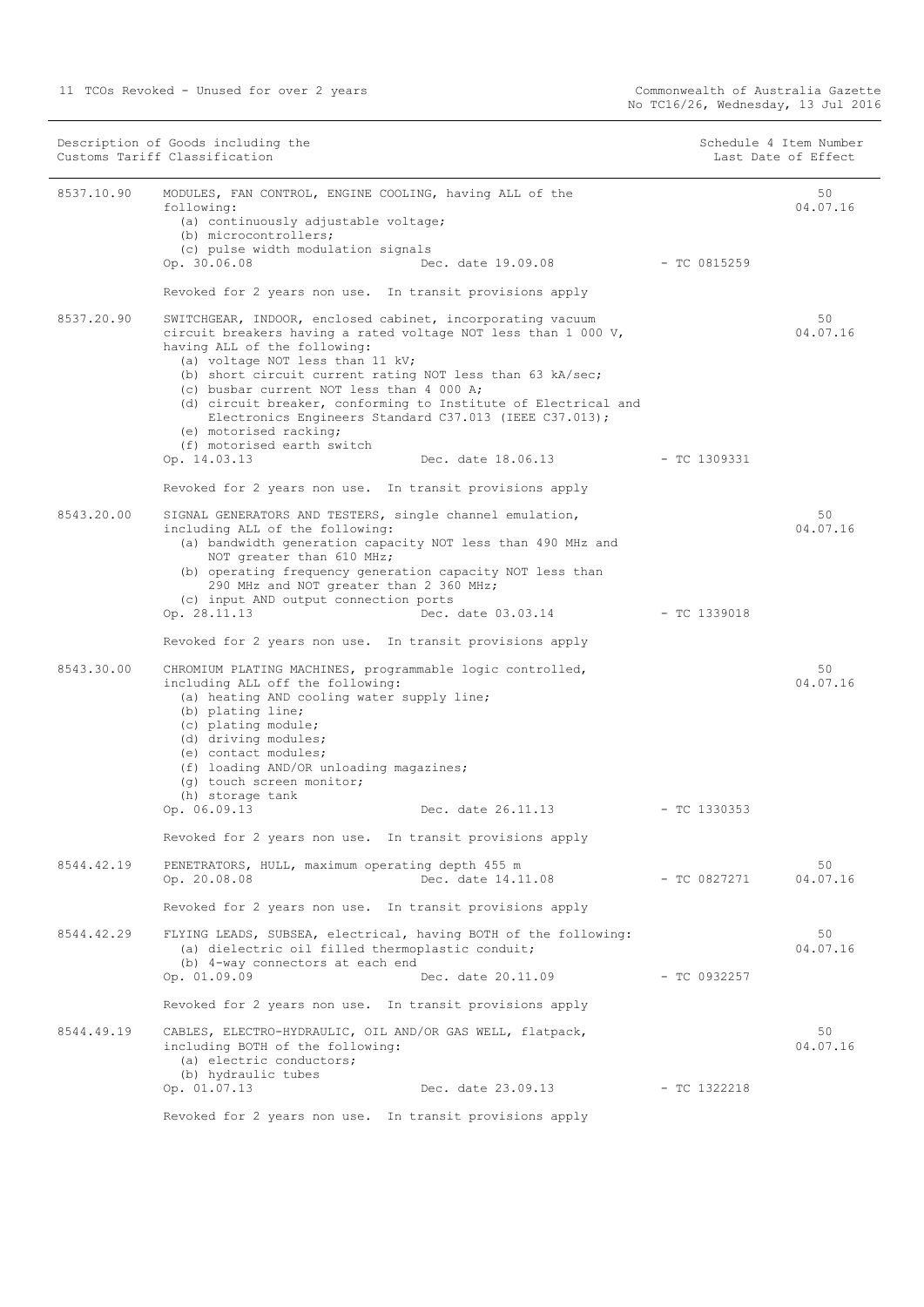12 TCOs Revoked - Unused for over 2 years

| Description of Goods including the<br>Customs Tariff Classification |                                                                                                                                                                                                                                                                                                                                                                          | Schedule 4 Item Number<br>Last Date of Effect |                         |                |
|---------------------------------------------------------------------|--------------------------------------------------------------------------------------------------------------------------------------------------------------------------------------------------------------------------------------------------------------------------------------------------------------------------------------------------------------------------|-----------------------------------------------|-------------------------|----------------|
| 8544.49.20                                                          | CABLES, electromechanical, steel armour layered, fluorinated<br>ethylene propylene AND polytetrafluoroethylene insulated,<br>having ALL of the following:<br>(a) NOT less than 7 conductors;<br>(b) operating voltage exceeding 80 V but NOT exceeding 1 000 V;<br>(c) melting point temperature NOT less than 260 degrees Celsius<br>Dec. date 27.05.13<br>Op. 15.03.13 |                                               | $-$ TC 1309469          | 50<br>04.07.16 |
| 8544.60                                                             | Revoked for 2 years non use. In transit provisions apply<br>ELECTRODES, ignition, having a ceramic barrel of less than 10 mm<br>outside diameter                                                                                                                                                                                                                         |                                               |                         | 50<br>04.07.16 |
|                                                                     | Op. 25.04.90<br>Revoked for 2 years non use. In transit provisions apply                                                                                                                                                                                                                                                                                                 | Dec. date 07.01.91                            | $-$ TC 9004161          |                |
| 8544.60.90                                                          | COPPER STRIP, TRANSFORMER WINDING, paper covered<br>Op. 27.09.05                                                                                                                                                                                                                                                                                                         | Dec. date 16.12.05                            | $-$ TC 0512940 04.07.16 | 50             |

Revoked for 2 years non use. In transit provisions apply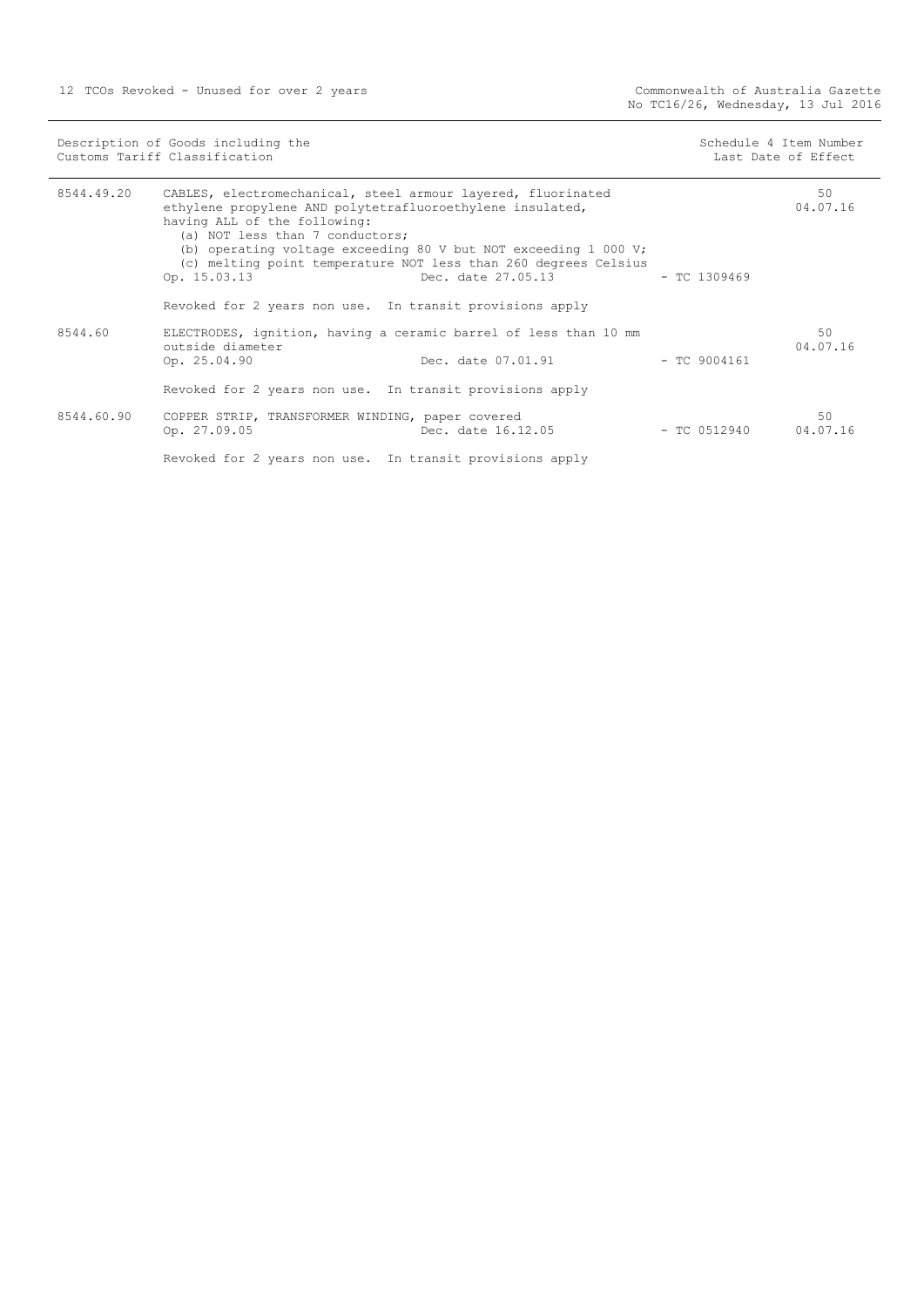## <span id="page-12-0"></span>**COMMERCIAL TARIFF CONCESSION ORDERS (CTCOs) & TARIFF CONCESSION ORDERS (TCOs) NOT USED IN THE PREVIOUS 2 YEARS**

The Comptroller-General of Customs is satisfied that the CTCOs and TCOs listed in the table below are no longer required because, in the 2 years preceding the day of this notice, they have not been quoted in an import declaration to secure a concessional rate of duty.

From Thursday, 11 August 2016, it is intended to take action to revoke these Orders under subsection 269SD (1A) of the Customs Act 1901. In accordance with subsection 269SG(2) of the Customs Act 1901, in transit provisions shall apply. If revoked, the expected date of effect will be 10 August 2016.

Interested parties are invited to provide, by close of business, Wednesday 10 August 2016, written reasons why an Order should NOT be revoked.

Please advise if any of the Orders listed below have been quoted on an import declaration.

Classification Description Concession Number

If a request is made to retain an Order used for the granting of a Determination, please specify the Determination and the linked Item number to enable mapping to the Order and its scope.

Contact: Email tarcon@border.gov.au, or phone 02 6275 6475.

Tariff

| 3904.30    | Op. 01.01.88                                                                     | PASTE MAKING RESINS, in powder form, with aggregates of primary<br>particles having an average dia NOT greater than 50 microns<br>Dec. date 20.10.88 - TC 8802840                                                                                                                             |                |  |
|------------|----------------------------------------------------------------------------------|-----------------------------------------------------------------------------------------------------------------------------------------------------------------------------------------------------------------------------------------------------------------------------------------------|----------------|--|
| 3904.90    | VINYLIDENE COPOLYMER PRIMARY FORMS                                               |                                                                                                                                                                                                                                                                                               |                |  |
| 3919.10    | polyester, having ALL of the following:<br>23 microns;<br>Op. 14.08.89           | TAPE, audio or video film splicing, polyester or aluminised<br>(a) pressure sensitive adhesive coated;<br>(b) thickness NOT less than 12 microns but NOT exceeding<br>(c) width NOT less than 3.35 mm but NOT exceeding 19 mm<br>Dec. date 23.01.90 - TC 8905659                              |                |  |
| 3919.10    | Op. 11.01.90                                                                     | POLYPROPYLENE OR POLYETHYLENE RELEASE TAPE, disposable nappy,<br>aseptic, coated on one side with a physiologically inert adhesive<br>Dec. date 18.07.90 - TC 9001372                                                                                                                         |                |  |
| 3919.90    | having ALL of the following:<br>9.7 $kq/25$ mm;<br>485 $q/25$ mm<br>Op. 03.06.85 | VINYL CHLORIDE SHEETS, adhesive coated, without an interliner,<br>(a) thickness 0.07 mm or greater but NOT exceeding 0.13 mm;<br>(b) tensile strength 4.5 kg/25 mm or greater but NOT exceeding<br>(c) adhesion 145 $q/25$ mm or greater but NOT exceeding<br>Dec. date 27.06.86 - TC 8532315 |                |  |
| 3919.90    | of the following:<br>(b) width exceeding 20 cm                                   | MASKING FILM, polyester, graphic arts, laminated, having BOTH<br>(a) a thickness NOT less than 0.075 mm;                                                                                                                                                                                      |                |  |
| 3920.51.00 | Op. 30.12.87<br>100 microns;<br>degrees Celsius<br>Op. 29.11.12                  | Dec. date 23.06.89 - TC 8800785<br>FILM, ACRYLIC, decorative, having BOTH of the following:<br>(a) thickness NOT less than 50 microns and NOT greater than<br>(b) printed inks having water resistance to 80<br>Dec. date 06.03.13                                                            |                |  |
|            |                                                                                  |                                                                                                                                                                                                                                                                                               | $-$ TC 1245782 |  |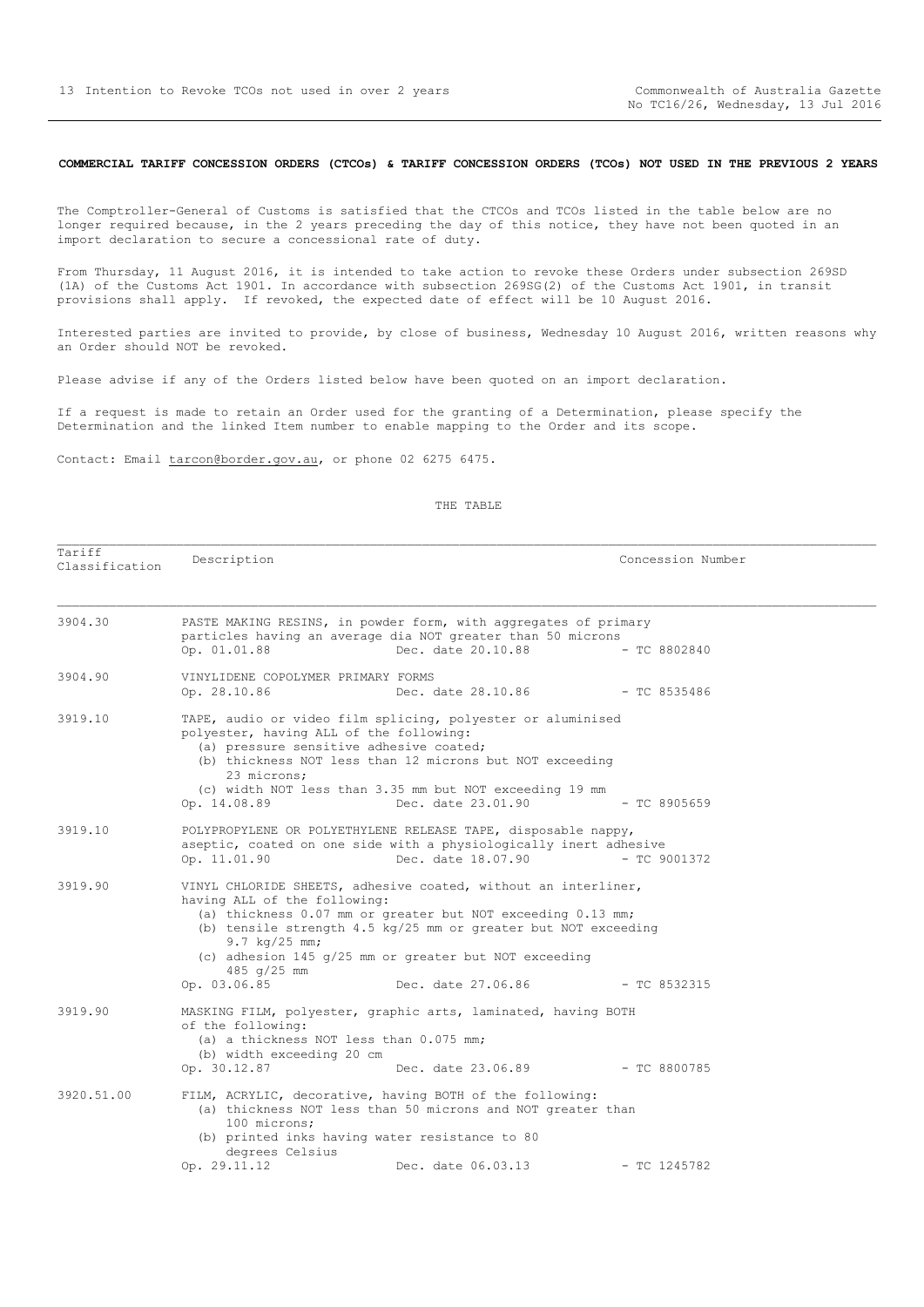| Dec. date 02.01.86<br>Op. 02.01.85<br>3921.90<br>TABLECLOTH MATERIAL, being printed polyvinyl chloride film having<br>a thickness NOT exceeding 0.107 mm, laminated with needle punch<br>non-woven polyester fibre fabric having a weight NOT exceeding<br>65 $q/sq$ m, heat resistant<br>Op. 01.07.83<br>Dec. date 01.07.83<br>3923.90.00<br>PALLETS, DISPLAY, polypropylene, injection moulded, having ALL<br>of the following:<br>(a) NOT less than two lifting entry points;<br>(b) grilled deck;<br>(c) width NOT less than 770 mm and NOT greater than 780 mm;<br>(d) depth NOT less than 585 mm and NOT greater than 595 mm;<br>(e) height NOT less than 155 mm and NOT greater than 165 mm;<br>(f) load bearing capacity NOT greater than 500 kg;<br>(g) rubber grommets on both top AND bottom decks;<br>(h) peripheral location slots on deck<br>Op. 10.05.13<br>Dec. date 05.08.13<br>3924.10.00<br>CANISTERS, plastic, including ALL of the following:<br>(a) canister capacity NOT greater than 0.16 L; | $-$ TC 8431547<br>- TC 8333612<br>$-$ TC 1315662 |
|----------------------------------------------------------------------------------------------------------------------------------------------------------------------------------------------------------------------------------------------------------------------------------------------------------------------------------------------------------------------------------------------------------------------------------------------------------------------------------------------------------------------------------------------------------------------------------------------------------------------------------------------------------------------------------------------------------------------------------------------------------------------------------------------------------------------------------------------------------------------------------------------------------------------------------------------------------------------------------------------------------------------|--------------------------------------------------|
|                                                                                                                                                                                                                                                                                                                                                                                                                                                                                                                                                                                                                                                                                                                                                                                                                                                                                                                                                                                                                      |                                                  |
|                                                                                                                                                                                                                                                                                                                                                                                                                                                                                                                                                                                                                                                                                                                                                                                                                                                                                                                                                                                                                      |                                                  |
|                                                                                                                                                                                                                                                                                                                                                                                                                                                                                                                                                                                                                                                                                                                                                                                                                                                                                                                                                                                                                      |                                                  |
|                                                                                                                                                                                                                                                                                                                                                                                                                                                                                                                                                                                                                                                                                                                                                                                                                                                                                                                                                                                                                      |                                                  |
| $(b)$ lids;<br>(c) stand<br>Op. 04.12.12<br>Dec. date 06.03.13                                                                                                                                                                                                                                                                                                                                                                                                                                                                                                                                                                                                                                                                                                                                                                                                                                                                                                                                                       | - TC 1246395                                     |
| 3926.90.90<br>KITS, FALSE FINGERNAIL, consisting of ALL of the following:<br>(a) false fingernails;<br>(b) nail glue;<br>(c) push pin;<br>(d) manicure stick<br>Dec. date 29.10.07<br>Op. 06.08.07                                                                                                                                                                                                                                                                                                                                                                                                                                                                                                                                                                                                                                                                                                                                                                                                                   | - TC 0712550                                     |
| 3926.90.90<br>KITS, FALSE FINGERNAIL, consisting ALL of the following:<br>(a) false fingernails;<br>(b) nail glue;<br>(c) mini buff;<br>(d) cuticle stick;<br>(e) step by step instructions<br>Op. 02.05.08<br>Dec. date 18.07.08 - TC 0806298                                                                                                                                                                                                                                                                                                                                                                                                                                                                                                                                                                                                                                                                                                                                                                       |                                                  |
| 3926.90.90<br>ENCLOSURES, TELECOMMUNICATION CONNECTOR, polyvinyl chloride<br>(PVC), internally moulded, ultraviolet stabilised, including<br>BOTH of the following:<br>(a) silicone based insulation;<br>(b) stainless steel cable retention insert holders<br>Op. 13.06.13<br>Dec. date 09.09.13                                                                                                                                                                                                                                                                                                                                                                                                                                                                                                                                                                                                                                                                                                                    | $-$ TC 1319588                                   |
| 3926.90<br>LACE, moulded polyvinyl chloride, in rolls, of widths up to 51 cm<br>Dec. date 08.11.83<br>Op. 08.11.83                                                                                                                                                                                                                                                                                                                                                                                                                                                                                                                                                                                                                                                                                                                                                                                                                                                                                                   | $- TC 8340080$                                   |
| 3926.90<br>CYCLORAMAS, polyvinyl chloride, having a triple thickness mounting<br>strip with two part eyelets on EITHER the top edge OR ALL around<br>Dec. date 18.07.85<br>Op. 31.10.84                                                                                                                                                                                                                                                                                                                                                                                                                                                                                                                                                                                                                                                                                                                                                                                                                              | $- TC 8433826$                                   |
| 3926.90<br>ETHYLENE VINYL ACETATE MATERIAL in circular form, dia NOT<br>exceeding 122 mm, thickness NOT exceeding 4.5 mm<br>Dec. date 29.04.85<br>Op. 09.01.85                                                                                                                                                                                                                                                                                                                                                                                                                                                                                                                                                                                                                                                                                                                                                                                                                                                       | $-$ TC 8530149                                   |
| MEMBRANES, filtration, non-fibre shedding, nominal OD of 293 mm,<br>3926.90<br>pore size 0.10 microns or greater but NOT exceeding 0.80 microns<br>Dec. date 25.10.85<br>Op. 18.07.85                                                                                                                                                                                                                                                                                                                                                                                                                                                                                                                                                                                                                                                                                                                                                                                                                                | $-$ TC 8533178                                   |
| 3926.90<br>TUBES, inner, wheelchair or bicycle, non-inflatable, polyester<br>elastomer<br>Op. 20.11.89<br>Dec. date 23.01.90                                                                                                                                                                                                                                                                                                                                                                                                                                                                                                                                                                                                                                                                                                                                                                                                                                                                                         | $-$ TC 8908434                                   |
| GROWTH REGULATORS, PLANT, with active constituent being<br>3808.93.00<br>forchlorfenuron (N-{2-CHLORO-4-PYRIDINYL}-N-phenylurea)<br>Op. 01.01.07<br>Dec. date 08.11.06                                                                                                                                                                                                                                                                                                                                                                                                                                                                                                                                                                                                                                                                                                                                                                                                                                               |                                                  |
| BARS AND RODS, high alloy steel to specification DIN X210Cr12<br>7228.30.10<br>Op. 14.02.95<br>Dec. date 31.05.95<br>$-$ TC 9504101                                                                                                                                                                                                                                                                                                                                                                                                                                                                                                                                                                                                                                                                                                                                                                                                                                                                                  | $-$ TC 0614098                                   |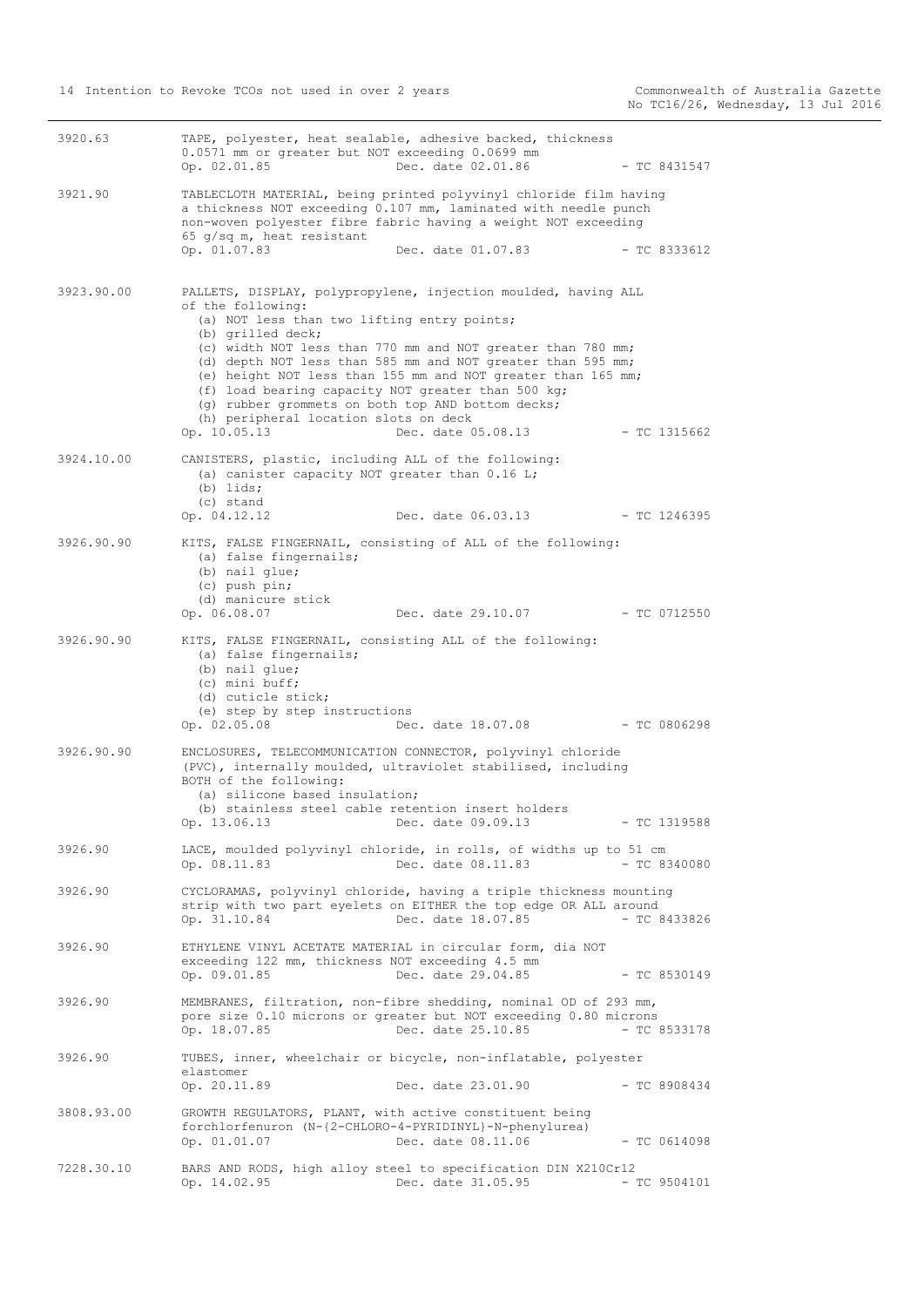7228.30.10 BARS AND RODS, high alloy steel, having a chemical composition by weight of ALL of the following: (a) carbon (a) carbon  $- 1.10^{\circ}$ ;<br>(b) silicon  $- 0.90^{\circ}$ ; (c) manganese  $-0.40\%$ ; (d) chromium  $-8.30$ %; (e) molybdenum -  $2.10$ %; (f) vanadium  $-0.50$ %;  $(a)$  + aluminium; (h) + niobium<br>Op.  $04.04.96$ Dec. date 05.07.96 - TC 9605301 7606.11.00 STRIP, aluminium, annealed, thickness 0.29 mm, having a width NOT greater than 600 mm Op. 22.01.08 Dec. date 18.04.08 - TC 0801349 7606.91.00 SHEETS, ANODISED, ALUMINIUM, having ALL of the following features: (a) width from 980 mm to 1 200 mm; (b) size length from 1 000 mm to 2 400 mm; (c) without mill marks and free of grain; (d) anodised to 20 microns NOT sealed and coated with a layer of clear lacquer from 9 to 11 microns; (e) in ANY of the following gauges: (i) 0.25 mm to 0.3 mm; (ii) 0.5 mm to 0.6 mm; (iii) 1.0 mm to 1.1 mm; (iv) 1.5 mm to 1.6 mm; (v) 2.0 mm to 2.1 mm; (vi) 2.5 mm to 2.6 mm; (f) composition percentages as follows: (i) zinc with a maximum of 0.03%; (ii) chromium with a maximum of 0.001%; (iii) magnesium with a maximum of 0.87%; (iv) manganese with a maximum of 0.072%; (v) silicon with a maximum of 0.16%; (vi) iron with a maximum of 0.24%; (vii) remaining percentage aluminium<br>Op. 26.12.95 Dec. date 16.04. Dec. date 16.04.96 - TC 9600839 7608.20.00 TUBING, ALUMINIUM ALLOY, round AND/OR square, having ALL of the following: (a) tensile strength NOT greater than 230 mPa; (b) outer diameter NOT greater than 16 mm; (c) wall thickness NOT less than 0.8 mm and NOT greater than 1.0 mm; (d) length NOT less than 6 500 mm and NOT greater than 7 500 mm; (e) weight per metre NOT less than 0.09 kg and NOT greater than 0.18 kg Op. 01.09.06 Dec. date 24.11.06 - TC 0616500 7616.99.00 CASES, transit, aluminium, having ALL of the following: (a) calibrated shock mounts; (b) shock mounted inner chassis; (c) pressure relief valves; (d) recessed handles and closures<br>Op. 01.07.08 Dec. da Dec. date 19.09.08 - TC 0815349 7616.99.00 TRIPODS OR MONOPODS, IMAGE CAPTURING OR SIGHTING DEVICES, having a composition volume NOT less than 50% aluminium Op. 08.07.10 Dec. date 06.10.10 - TC 1031198 7616.99.00 CLAMPS, aluminium, adjustable, incorporating plastic screw knob Op. 19.01.12 Dec. date 11.04.12 - TC 1202339 7616.99.00 KITS, CHANGEABLE TRAFFIC MESSAGE SIGN, including BOTH of the following: (a) aluminium frame; (b) rotating signs AND gearing<br>Op. 18.02.14 Dec. Dec. date 12.05.14 - TC 1406657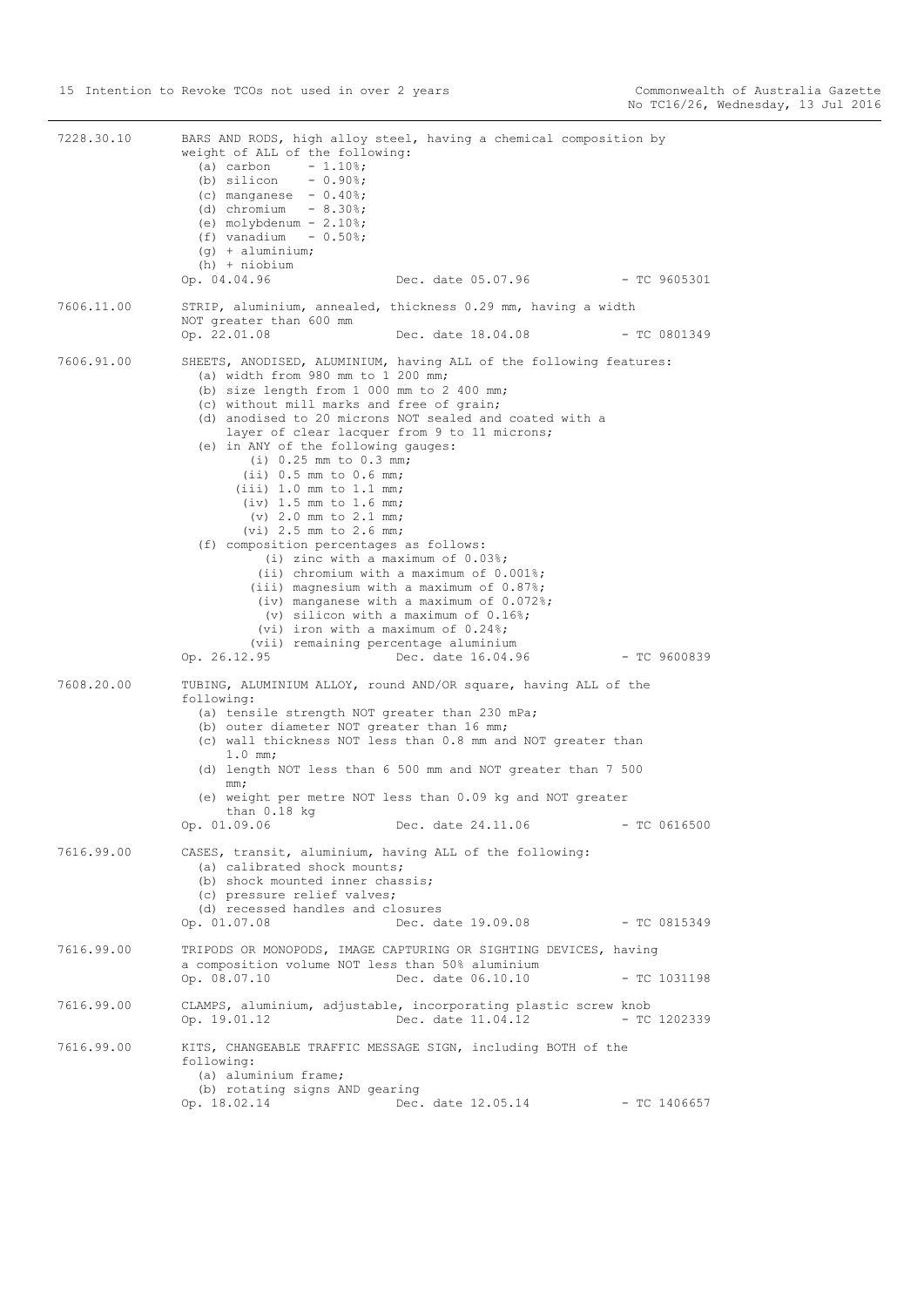#### **CUSTOMS ACT 1901**

# **INTENTION TO REVOKE TARIFF CONCESSION ORDERS**

<span id="page-15-0"></span>The Comptroller-General of Customs intends to revoke Tariff Concession Orders (TCO) for the goods described in the following TABLE in accordance with s.269SD(1AA) with effect from 13 July 2016.

On 13 July 2016, the Comptroller-General of Customs' delegate formed the belief in respect of these TCOs, that if the TCOs were not in force on that day, and applications for the TCOs were made on that day, the Comptroller-General of Customs would not have made the TCOs. The Comptroller-General of Customs would not have made these TCOs because he believes that the wording of the TCOs do not provide a full description of the goods that were the subject of the TCO application.

Interested parties who might be affected by this decision are invited to provide, by close of business Wednesday 10 August 2016, a written submission concerning the proposed revocations.

Tariff Concessions Administration contact: email [tarcon@border.gov.au,](mailto:tarcon@border.gov.au) or telephone 02 6229 3559.

| Description of Goods including the<br>Customs Tariff Classification |                                                     | Schedule 4 Item Number |    |  |
|---------------------------------------------------------------------|-----------------------------------------------------|------------------------|----|--|
|                                                                     | 7228.60.90 STEEL, silver                            |                        | 50 |  |
|                                                                     | Op. 29.04.93                                        | $-$ TC 9305478         |    |  |
|                                                                     | Stated use: For making up into instruments          |                        |    |  |
|                                                                     | 7228.60.90 RODS, WELDING                            |                        | 50 |  |
|                                                                     | Op. 24.11.05                                        | $-$ TC 0516612         |    |  |
|                                                                     | Stated use: Goods are used for welding applications |                        |    |  |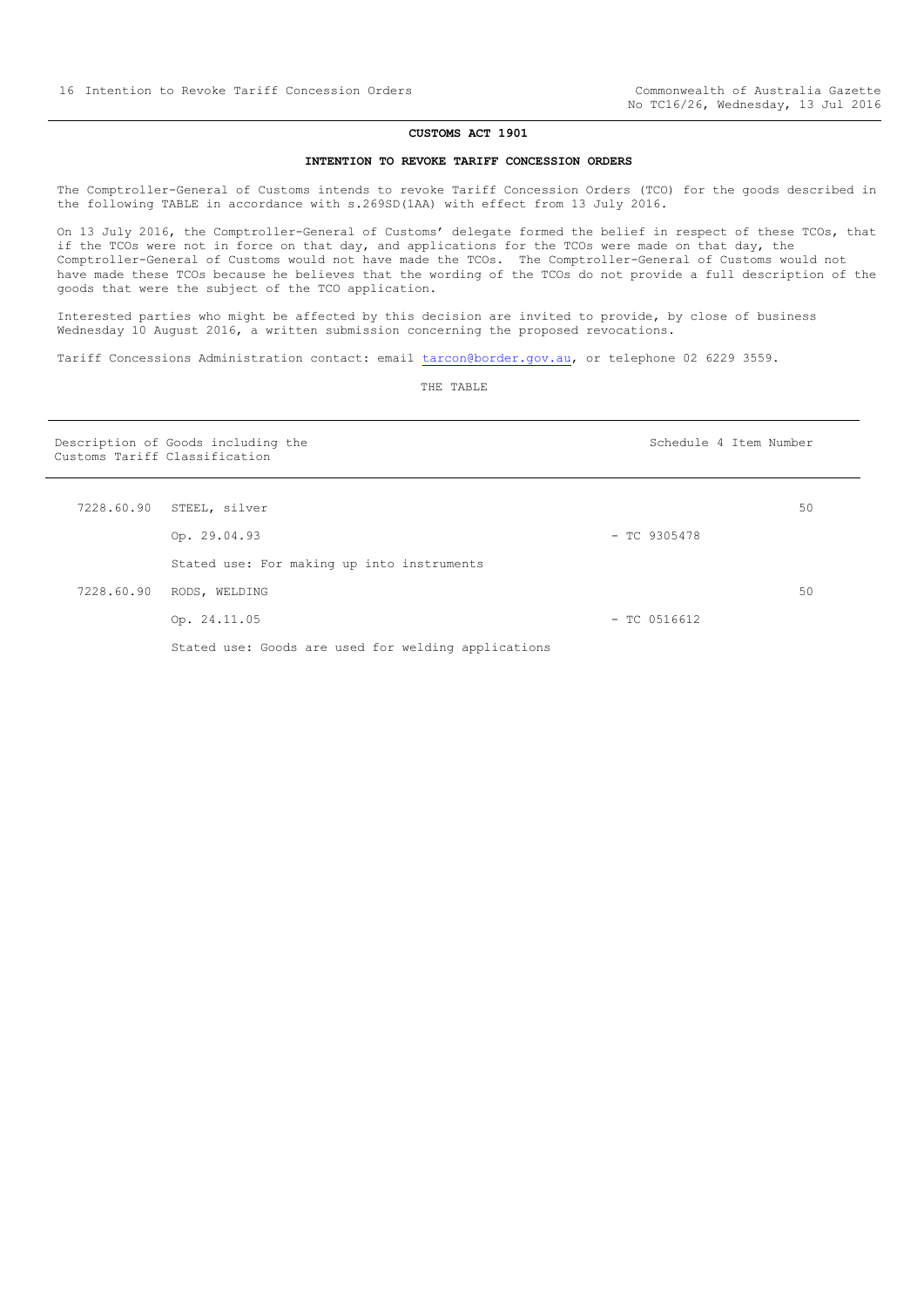#### **TARIFF QUOTAS - QUOTA TRANSACTIONS PROCESSED IN THE PERIOD 05 JULY 2016 to 12 JULY 2016.**

<span id="page-16-0"></span>GENERAL INFORMATION

This Gazette contains details of quota transactions processed in the period 05 Jul 2016 to 12 Jul 2016 inclusive.

Part 1 contains a Table specifying quota category details.

Part 2, Section A, lists quota holders who received quota allocations via transfer transactions.

Part 2, Section B, lists all adjustments to previous allocations which have been caused by transfer transactions.

NB.- In Section B, transactions represent changes to individual tariff quotas and do not necessarily represent the entire holdings in that category for the quota holder.

- The "AS WAS" and "AS IS" columns indicate the quota levels for that particular tariff quota only at the time of that transaction.
- The amount of the transaction can be deduced by subtracting the "AS WAS" column from the "AS IS" column.

Enquiries concerning any information published within this Gazette should be directed to Tariff Concession Administration, Customs Compliance Branch, Australian Border Force, 5 Constitution Avenue, City, ACT, 2601.

## **PART 1**

#### **NOTICE OF MAKING A DETERMINATION UNDER PART XVI OF THE CUSTOMS ACT 1901**

In pursuance of Section 273B of the Customs Act 1901, notice is hereby given that a Determination specified in Section A of Part 2 was made in relation to Item 55 in Part III of Schedule 4 to the Customs Tariff Act 1995 and subject to any conditions set out hereunder, that Determination applies to goods that are:

- (1) specified in the Table hereunder;
- (2) classified under a subheading of Schedule 3 to the Customs Tariff Act 1995, specified in Item 55 in Part III of Schedule 4 to the Customs Tariff Act 1995;
- (3) entered for home consumption not earlier than the start date, and not later than the finish date, by the person specified in that Determination, as shown in Part 2; and
- (4) in total, not in excess of such quantity as is specified in that Determination, as shown in Part 2.

In pursuance of Section 273B of the Customs Act 1901, notice is hereby given that a Determination specified in Section B of Part 2 amended a previous Determination by deleting the figures in the column headed QUANTITY AS WAS" and inserting the figures in the column headed "QUANTITY AS IS".

| CATEGORY<br>CODE. | <b>TINT T</b><br>OUANTITY | OUOTA<br>TTEM<br>NUMBER | OUOTA<br>DESCRIPTION |
|-------------------|---------------------------|-------------------------|----------------------|
| 311               | Kilograms                 | 61 A                    | Cheese & Curd        |